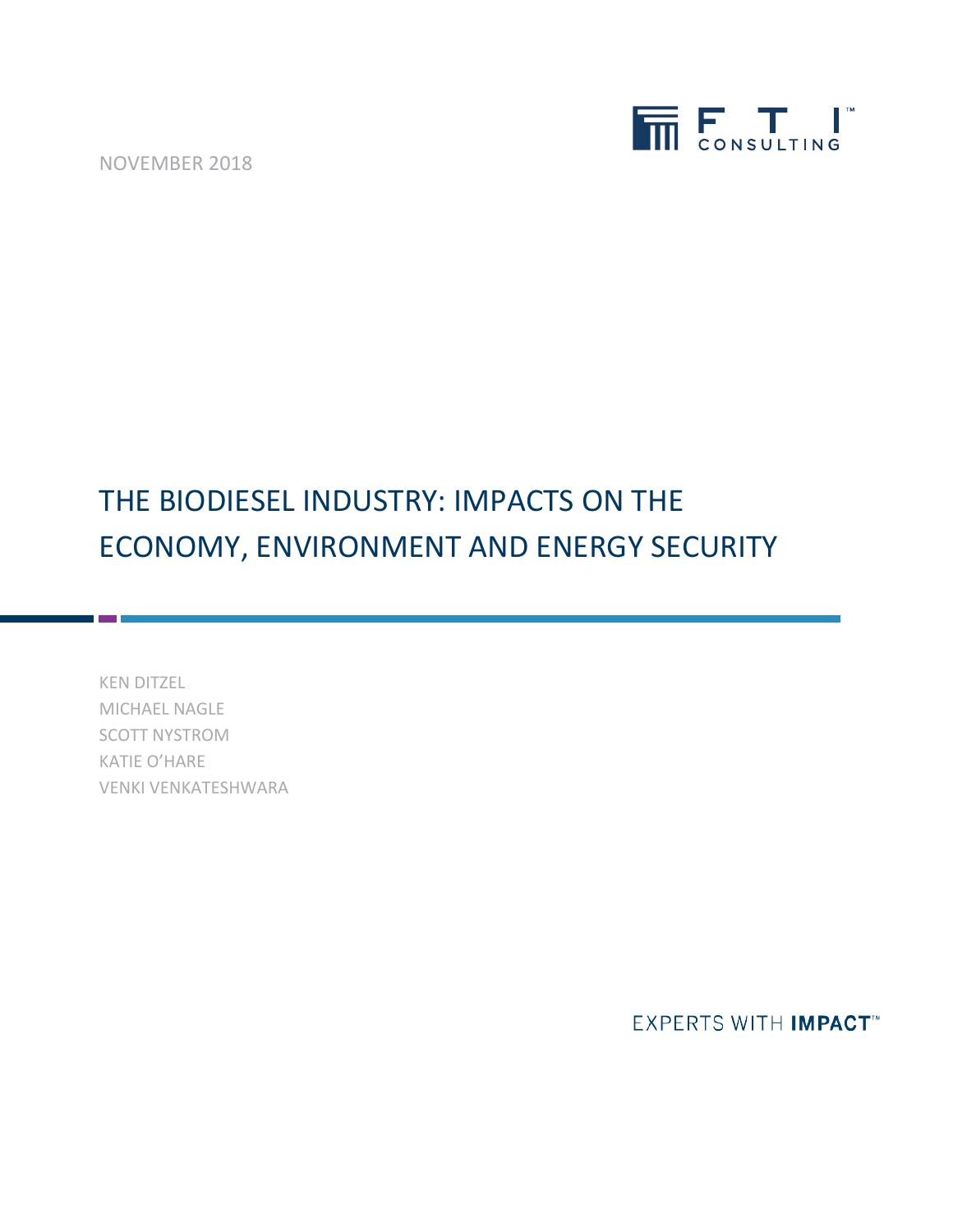

NOVEMBER 2018

### *DISCLAIMER*

*The analysis and findings expressed herein are those of the author(s) and not necessarily the views of FTI Consulting, Inc., its management, its subsidiaries, its affiliates or its other professionals.*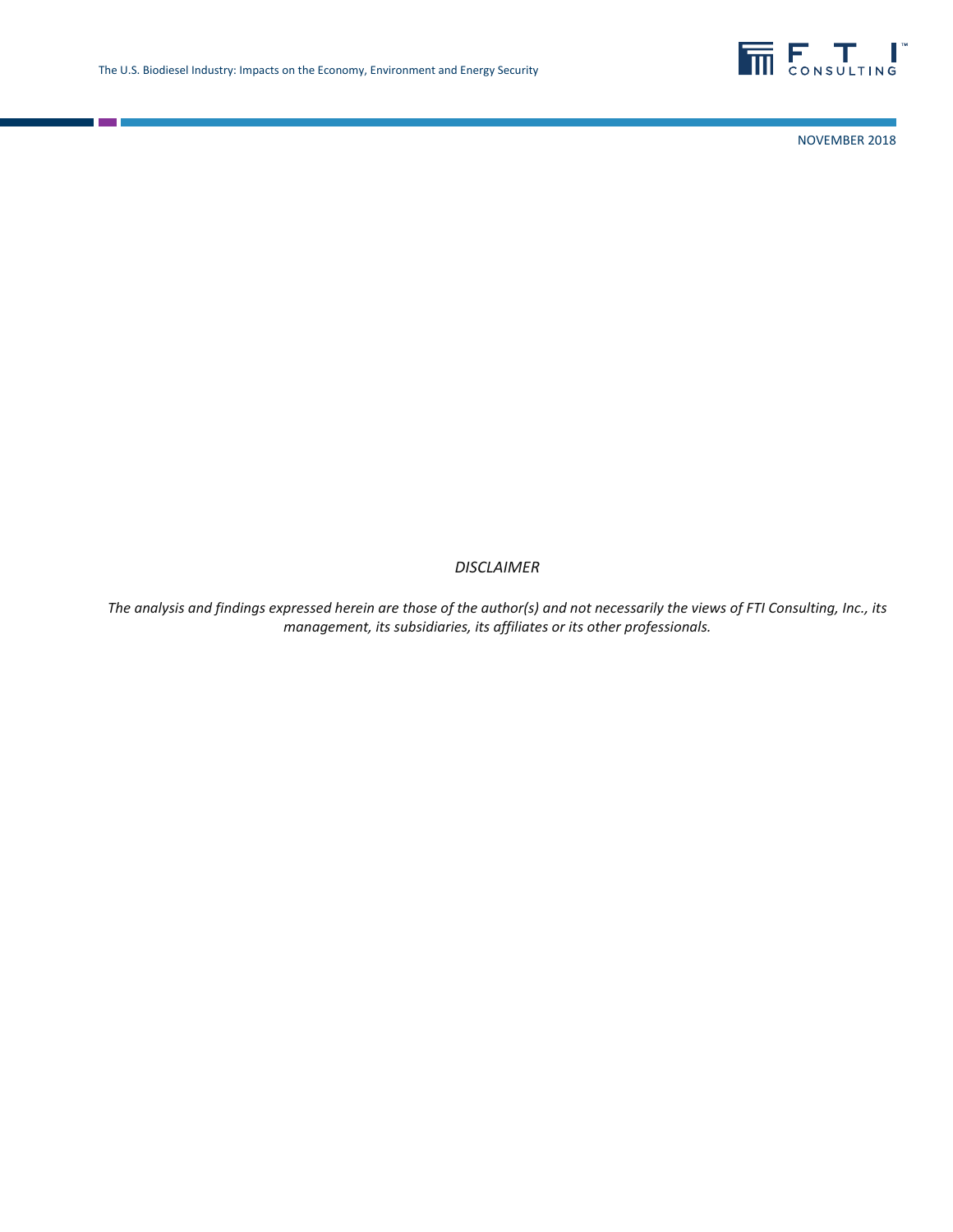

## **Table of Contents**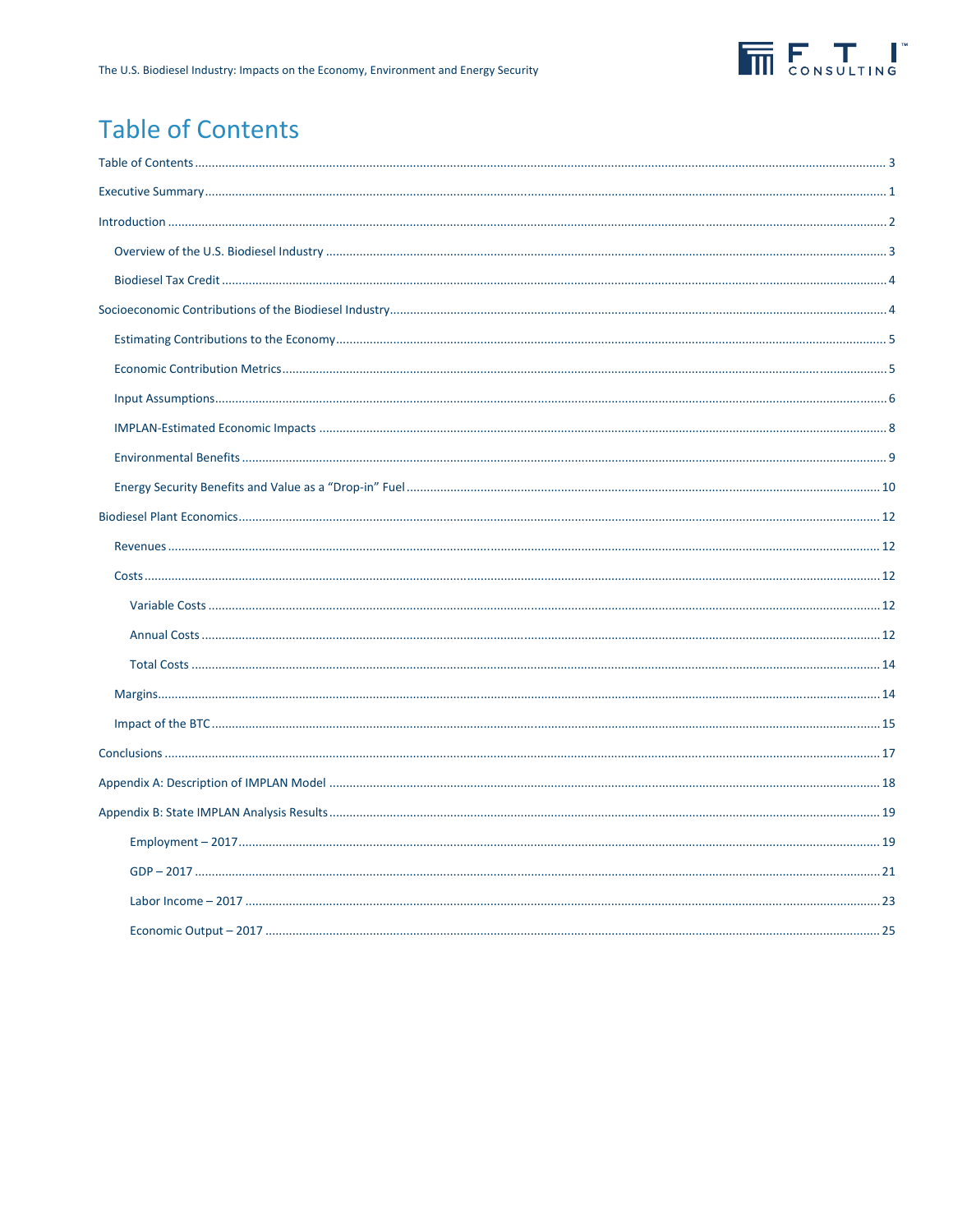## Executive Summary

This study considers the impact of the biodiesel industry on the U.S. economy, environment and energy security. It also examines the impact on the industry's financial health if an important incentive – the biodiesel blenders tax credit ("BTC") – were discontinued.

The following points provide a profile of the biodiesel industry in the U.S.:

- Biodiesel production totaled 1.6 billion gallons in 2017, a significant increase over just nine million gallons produced in 200[1](#page-3-0). $^1$
- Current production occurs at over 1[2](#page-3-1)0 plants in 38 states with capacity exceeding 2.5 billion gallons.<sup>2</sup>
- Biodiesel is essentially interchangeable with conventional diesel but with lower greenhouse gas ("GHG") emissions.

By analyzing 2017 production and financial data, FTI Consulting found that the biodiesel industry generated the following impacts for the U.S. economy and environment:

- Economic output (economy-wide sales) valued at \$21.6 billion across the economy, which translates to U.S. GDP of \$6.5 billion;
- Employment for approximately 61,900 workers, 2,300 of which were employed directly in the biodiesel industry;
- Paid wages and benefits totaling \$3.8 billion;
- Federal tax and state and local tax contributions of \$1.2 billion and \$600 million, respectively; and,
- A reduction in GHG emissions by 14.8 million tons, which is equivalent to taking 3.2 million cars off U.S. roads and equal to approximately \$750 million in social benefits.

In addition to these benefits, biodiesel can help the U.S. decrease its reliance on foreign oil, particularly imports from members of the Organization of the Petroleum Exporting Countries ("OPEC") as wells OPEC-friendly countries, which comprised over 37 percent of U.S. oil imports in 2017.[3](#page-3-2)

The BTC is a critical element in maintaining the viability of the biodiesel industry – and the realization of the benefits listed above – because it helps mitigate industry exposure to fluctuations in market prices for petroleum diesel. This study finds that biodiesel producers would have suffered an average loss of \$0.25 per gallon produced in 2017 without the retroactive BTC. As such, certainty regarding the future of the BTC is vital for the biodiesel industry and, without legislative action retroactively implementing the BTC for 2018 and extending the BTC for 2019, compromises the significant economic, environmental and energy security-related benefits the industry provides.

<span id="page-3-0"></span><sup>1</sup> <https://afdc.energy.gov/data/10325>

<span id="page-3-1"></span><sup>2</sup> <http://www.biodieselmagazine.com/plants/listplants/USA/>

<span id="page-3-2"></span><sup>3</sup> [https://www.eia.gov/dnav/pet/pet\\_move\\_impcus\\_a2\\_nus\\_ep00\\_im0\\_mbbl\\_m.htm](https://www.eia.gov/dnav/pet/pet_move_impcus_a2_nus_ep00_im0_mbbl_m.htm)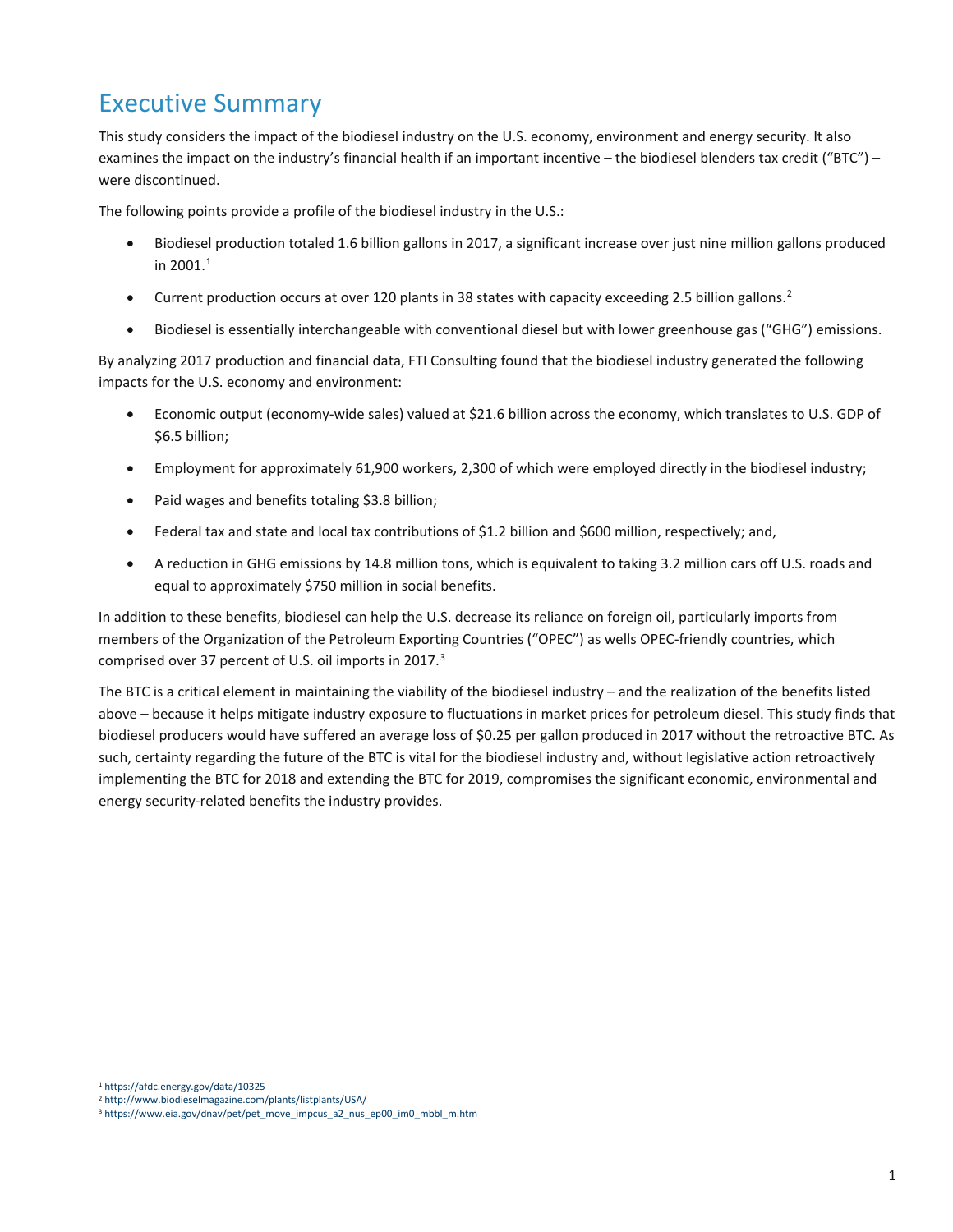## Introduction

The biodiesel industry has grown into a substantial industry in the U.S., making important economic, environmental and energy security contributions to the nation. This report provides an overview of the principal industry drivers, develops an industry profile, estimates the industry's contributions to the economy and environment and examines the industry's exposure if an important incentive – the BTC – were discontinued.

## What is Biodiesel

<u>.</u>

Biodiesel is a green alternative to conventional diesel fuel. It is produced from a variety of natural oils such as soybean oil or soy oil, animal fats, such as chicken fat, and waste cooking oils and greases. Since the fuel is made from natural organic material, biodiesel is both renewable and biodegradable. Using a chemical process called transesterification, feedstocks such as soybean oil, canola oil, animal fats or yellow grease can be converted to biodiesel. Transesterification is a process by which oils such as soybean oil are made to react with an alcohol in the presence of a catalyst to yield an alkyl ester (the technical name for biodiesel) and glycerine. Methanol is the commonly used alcohol for this purpose. Figure 1 below shows a schematic of the biodiesel production process.



*Figure 1: Biodiesel Production Flow Chart[4](#page-4-0)*

<span id="page-4-0"></span><sup>4</sup> The feedstock used in this example is waste vegetable oil with 2.5 percent free fatty acid ("FFA") content. *See* [https://www.researchgate.net/figure/Biodiesel-production-flow](https://www.researchgate.net/figure/Biodiesel-production-flow-chart-Based-on-the-experiments-described-above-and-on-the_fig4_221914441)[chart-Based-on-the-experiments-described-above-and-on-the\\_fig4\\_221914441](https://www.researchgate.net/figure/Biodiesel-production-flow-chart-Based-on-the-experiments-described-above-and-on-the_fig4_221914441)*.*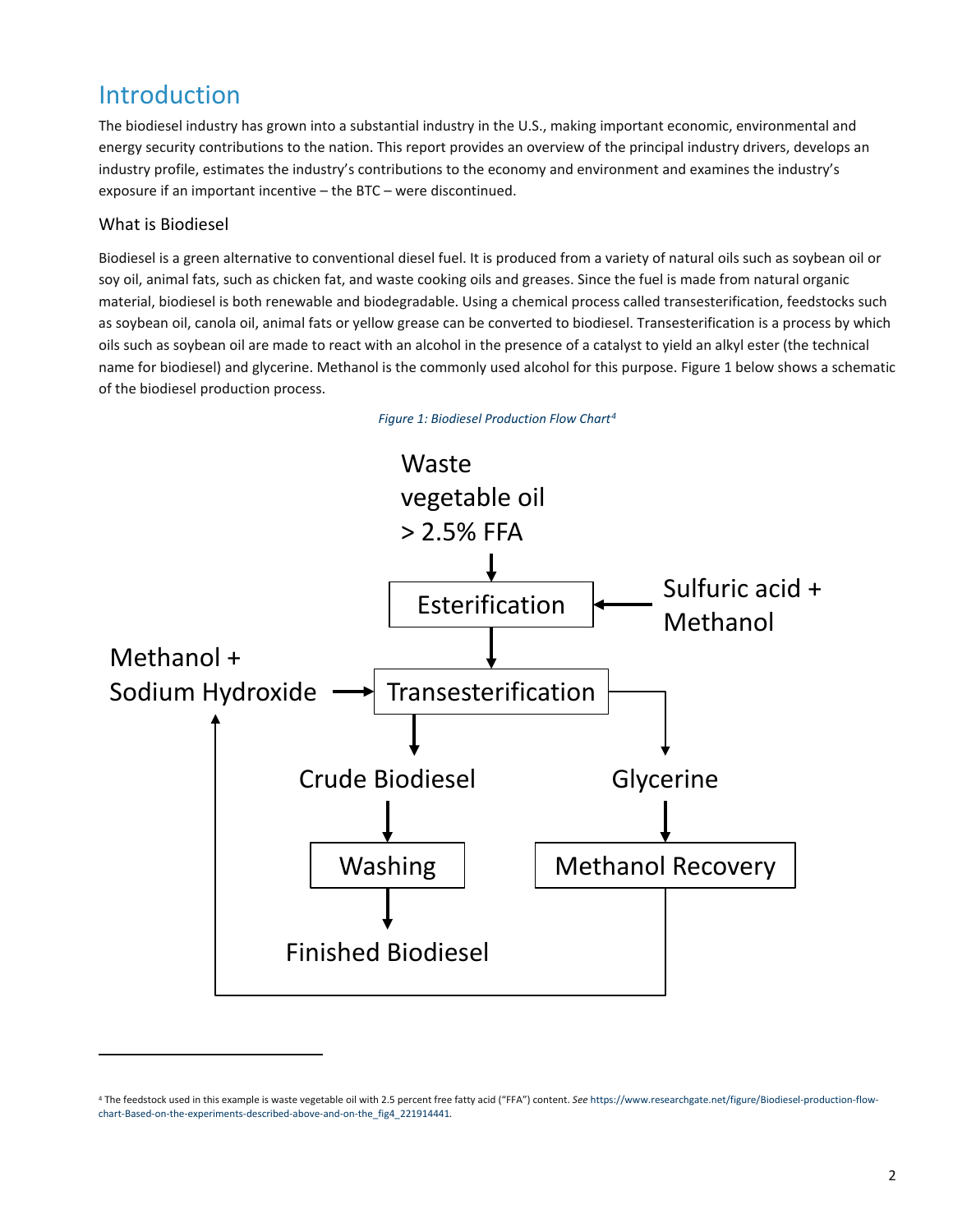### Overview of the U.S. Biodiesel Industry

Increasing use of biodiesel and other renewable transportation fuels contribute towards four major policy objectives:

- (1) Improving air quality by introducing additional oxygenates to the country's fuel supply, especially for transportation fuels;
- (2) Lowering GHG emissions;

<u>.</u>

- (3) Improving rural economic viability by increasing demand for agricultural products; and,
- (4) Reducing U.S. dependence on foreign oil.

These policy objectives have led to the enactment of several pieces of federal legislation to promote renewable fuels. Together, these actions have facilitated the development of a domestic biodiesel industry in the U.S, as well as contributed to the U.S. economy and environment.

An early action to promote biodiesel was included in the American Jobs Creation Act of 2005, which provided the BTC to a blender/refiner that blends qualified renewable fuels (i.e., biodiesel) with conventional fuels (i.e., conventional diesel). Subsequently, through the Energy Policy Act of 2005 ("EPAct of 2005") and Energy Independence and Security Act of 2007 ("EISA"), Congress mandated the use of certain renewable fuels in the nation's transportation fuel supply. The EPAct of 2005 and EISA increased demand for renewable fuels, including biodiesel, by requiring "obligated parties" (i.e., refiners and importers) to meet annual volume targets, referred to as renewable volume obligations, ("RVOs") by blending a specified volume of renewable fuel into the fuel supply each year. Notably, the Environmental Protection Agency ("EPA") establishes the RVOs for four categories of renewable fuel, one of which is biodiesel, each year. The EPA tracks compliance with the RVOs through the retirement of renewable identification numbers ("RINs"), where each gallon of renewable fuel receives a unique RIN. Obligated parties can satisfy their RVO by either purchasing and blending renewable fuel or purchasing RINs in the market to satisfy any RVO deficit they may have.

<span id="page-5-0"></span>In practice, the BTC and the RVO for biodiesel have increased the use of biodiesel in the nation's fuel supply[. Figure 2](#page-5-0) below shows the trajectory of biodiesel production in the U.S. from 2001 to 2017. Notably, the industry was virtually non-existent in the early 2000s and has grown to support a 2017 domestic production level of 1.6 billion gallons, which supports tens of thousands of jobs in the economy. [5](#page-5-1)





<span id="page-5-2"></span><span id="page-5-1"></span><sup>&</sup>lt;sup>5</sup> The total supply of biodiesel in the U.S. economy is larger than domestic production because it includes renewable fuel produced by non-esterification processes and imports.<br><sup>6</sup> https://www.eia.gov/biofuels/biodiesel/p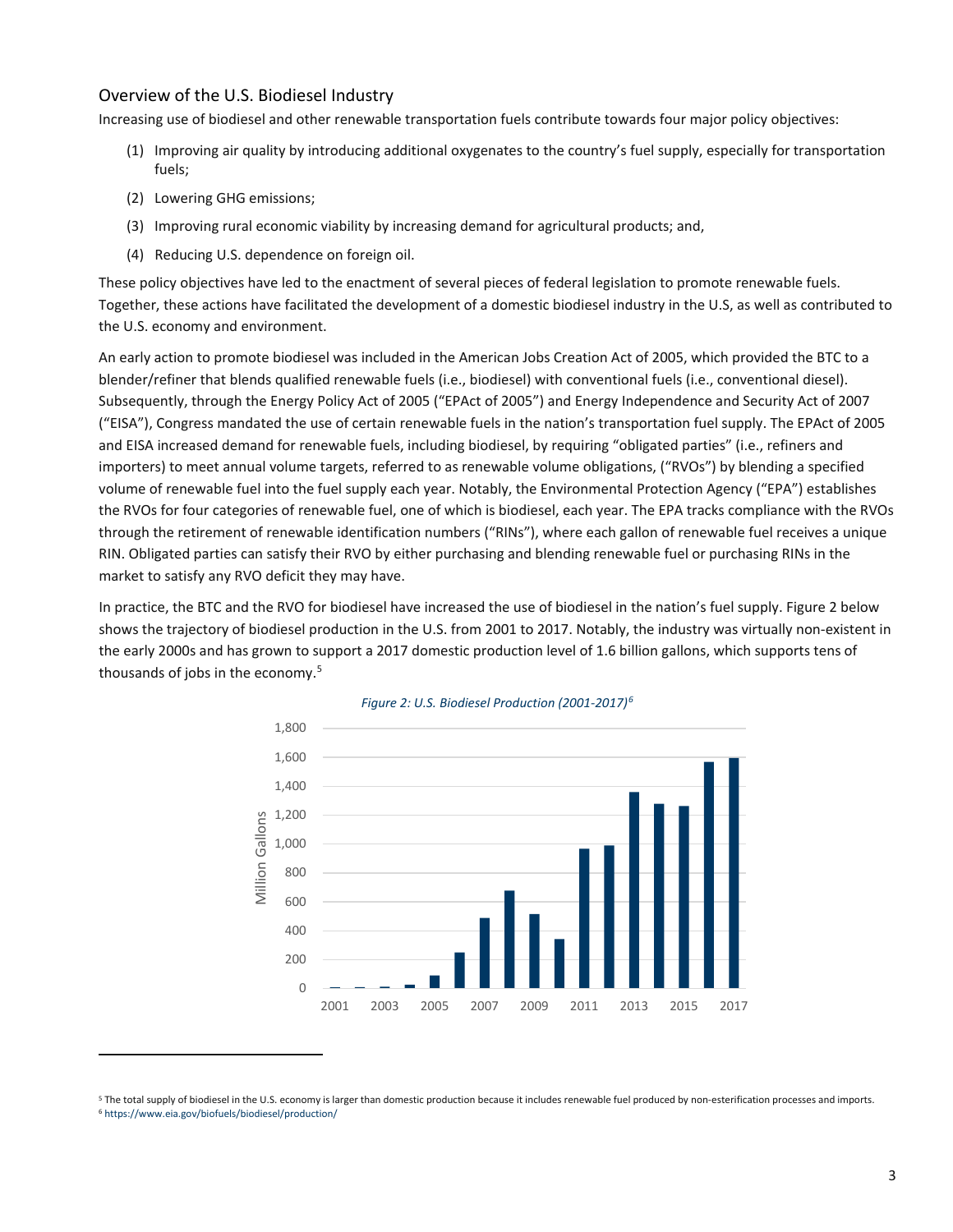In 2017, over 120 production facilities in 38 states produced approximately 1.6 billion gallons of biodiesel. Sold across the U.S., biodiesel is available, as a blend, at retail gasoline stations across the country.

## Biodiesel Tax Credit

The BTC, established as part of the American Jobs Creation Act of 2005, was set at a level of \$1 per gallon of biodiesel blended. Several aspects of the BTC are important for the biodiesel industry:

- The original legislation only provided the BTC through 2009; thus, the ability of blenders to use the BTC after 2009 has been subject to congressional action to extend and/or retroactively renew it every year. Congress allowed the biodiesel tax credit to expire at the end of 2009, 2011, 2013 and 2016, which meant that the credit was not initially in place for 2010, 2012, 2014, 2015 and 2017. However, in each of these years, Congress retroactively reinstated the BTC through various pieces of legislation in December or the early months of the following year. This situation has created uncertainty for the industry, as the availability of the BTC affects the ability of blenders to incent producers in the price paid for biodiesel as well as to hold down prices for end-use consumers. For example, in March 2018, Congress retroactively extended the BTC for 2017 as part of the Consolidated Appropriation Act of 2018 but did not extend it for 2018.<sup>[7](#page-6-0)</sup> Whether or not blenders can realize the BTC in 2018 and future years, thus, depends on Congressional action to retroactively apply it to 2018 and/or implement legislation for future years.
- The blender, rather than the producer, of biodiesel claims the BTC, and there is no requirement for the blender to provide all or part of the BTC to the producer. Since the implementation of the BTC, however, producer-blender contracts for the sale of biodiesel have provided for producers to receive a portion of the credit. Thus, in practice, the BTC is a mechanism by which blenders can share the credit with producers to incentivize production (i.e., by effectively raising the price received by the producer).<sup>[8](#page-6-1)</sup>

This study quantifies the economic impact of the industry measured in terms of key variables such as GDP, employment, labor income, as well as taxes paid at the federal and state levels. It also examines the environmental, fuel diversity and energy security benefits provided by the industry. Finally, the study looks at the role that the BTC has played and its importance to maintaining a viable industry.

## Socioeconomic Contributions of the Biodiesel Industry

The biodiesel industry makes three important socioeconomic contributions to the U.S. and states. First, the biodiesel industry provides economic stimulus through its investments, operations, purchases and employment. As a consumer of feedstock oils, such as soybean oil and canola oil, and chemicals, such as methanol, the biodiesel industry represents a sizable source of demand and for the agricultural and petrochemical sectors. In 2017, the industry consumed more than \$3.4 billion of agricultural feedstock (e.g., soybean oil, canola oil) and \$0.5 billion of animal fats, waste grease and waste oil. This consumption led to the production of approximately 1.6 billion gallons of biodiesel at over 120 facilities across the country, which provided over 2,300 direct jobs and generated revenues of over \$5.1 billion in 2017. Moreover, the industry and its supply chain's employment support jobs in other sectors through employee spending on items such as food, clothing, real estate, restaurants, hotels and other consumer goods and services.

Second, the industry makes a direct positive environmental contribution by displacing a portion of conventional diesel oil with biodiesel, which is less carbon intensive and reduces GHG emissions. Third, the industry makes a direct contribution to energy security by helping to reduce the use of foreign oil in the production of transportation fuels for U.S. consumption.

<span id="page-6-0"></span><sup>7</sup> <http://biodieselmagazine.com/articles/2516276/retroactive-biodiesel-tax-credit-signed-into-law-for-2017-only>

<span id="page-6-1"></span><sup>8</sup> <https://farmdocdaily.illinois.edu/2017/04/blender-and-producer-sharing-retroactively.html>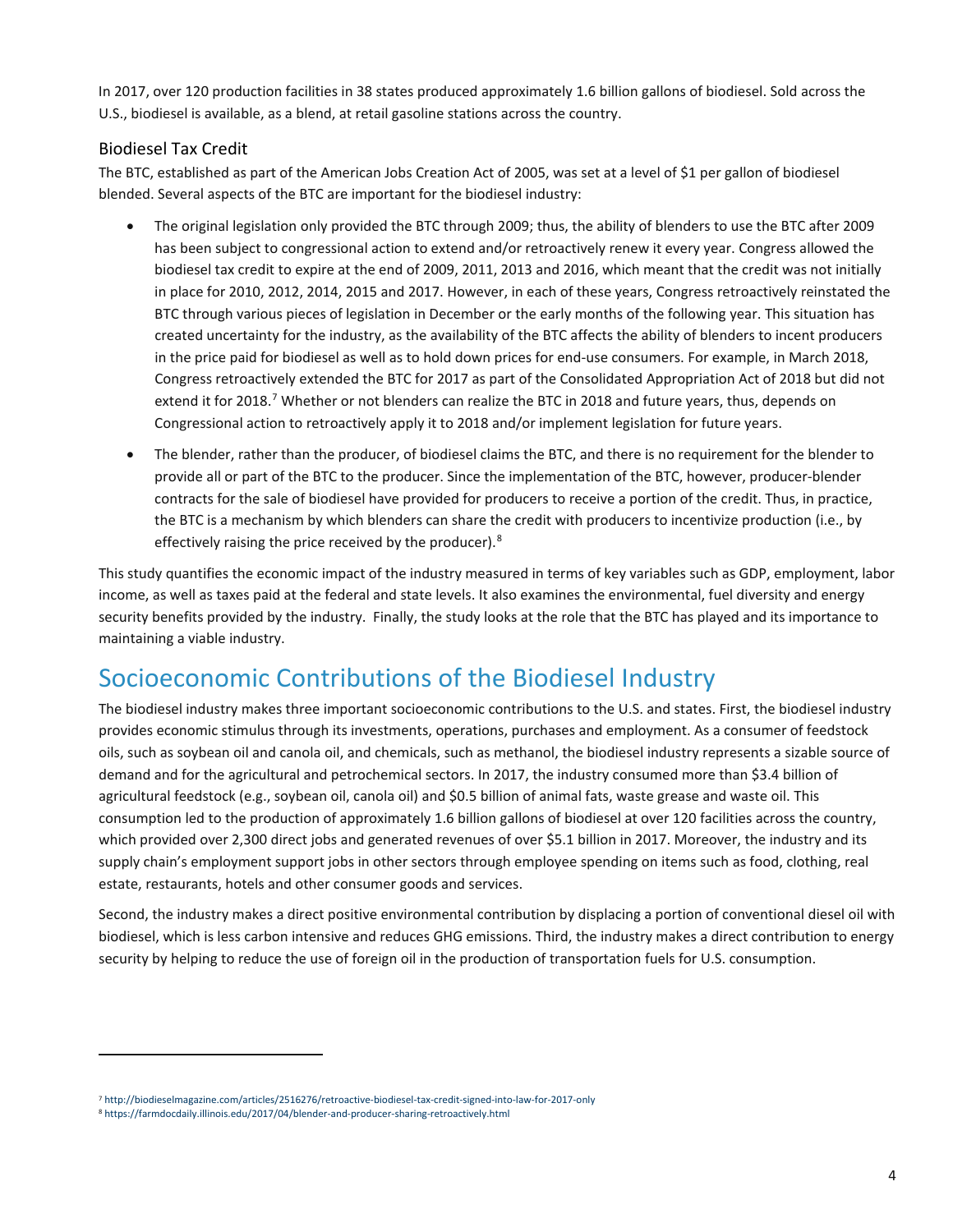## Estimating Contributions to the Economy

The economic impacts of the biodiesel industry fall into three categories: (1) direct, (2) indirect and (3) induced. The following describes the economic mechanism by which each of these three impacts works its way through the economy:

- (1) **Direct impacts** refer to the economic activity resulting from the biodiesel industry's capital and operational outlays on items such as materials, labor, management and consulting and technical services. Direct impacts are the first order impacts of the industry. The increase in demand for methanol by the biodiesel industry would be a direct impact.
- (2) **Indirect impacts** refer to the economic activity resulting from the "direct" industries spending a portion of their revenues on goods and services provided to them by their own supply chain. For example, an indirect impact would be the addition of workers and increase in material purchases by methanol producers at their facilities to meet the increased demand for methanol by the biodiesel industry. These supply chain industry impacts represent the second order impacts.
- (3) **Induced impacts** refer to the economic activity resulting from the spending of income earned by employees within the "directly" and "indirectly" affected industries. The beneficiaries of induced impacts are primarily consumerrelated businesses such as retail stores, restaurants and personal service industries. These "induced" impacts represent the third order impacts.

FTI Consulting applied the IMPLAN model to estimate direct, indirect and induced impacts at a state level. IMPLAN model is a general input-output modeling system that tracks the movement of money through an economy, looking at linkages between industries along the supply chain, to measure the cumulative effect of an industry's impact. Additional information on IMPLAN is included in Appendix A. The IMPLAN datasets represent all industries within the regional economy – rather than extrapolating from national averages – and are derived primarily from data collected by federal agencies.<sup>[9](#page-7-0)</sup>

### Economic Contribution Metrics

<u>.</u>

For this study, we analyzed the following six key metrics to determine the contribution of the biodiesel industry:

- **Economic Output** or sales is the value of production, equal to value added plus intermediate expenditures, which consist of the monies spent purchasing goods and services to create an industry's production.
- **GDP** measures the industry's value of production over the cost of its purchasing the goods and services required to make its products. GDP includes wages and benefits paid to employees and profits earned by self-employed individuals (i.e., labor income), monies collected by industry that are not paid into operations (e.g., profits, capital consumption allowance, payments for rent, royalties and interest income), and all payments to government (e.g., excise taxes, sales taxes and customs duties) with the exception of payroll and income taxes.
- **Employment** measures the direct, indirect and induced jobs for full-time, part-time and seasonal employees and selfemployed workers created by the industry.
- **Labor Income** is measured by wages and salaries, as well as profits earned by self-employed individuals, attributable to the industry's activity.
- **Federal Taxes** is measured by the payments to the federal government from employer-collected and paid social security taxes on wages, excise taxes, sales taxes, customs duties, property taxes, severance taxes, personal income taxes, corporate profits taxes and other taxes.
- **State and Local Taxes** is measured by the payments to state and local governments from employer-collected and paid taxes on wages, excise taxes, sales taxes, customs duties, property taxes, personal income taxes, corporate profits taxes and other taxes.

<span id="page-7-0"></span><sup>9</sup> The 2016 IMPLAN Dataset includes data from the US Bureau of Labor Statistics ("BLS") Covered Employment and Wages program; US Bureau of Economic Analysis ("BEA") Regional Economic Information System program; US BEA Benchmark I/O Accounts of the US; BEA Output estimates; BLS Consumer Expenditure Survey; US Census Bureau County Business Patterns Program; US Census Bureau Decennial Census and Population Surveys; US Census Bureau Censuses and Surveys; and US Department of Agriculture Census.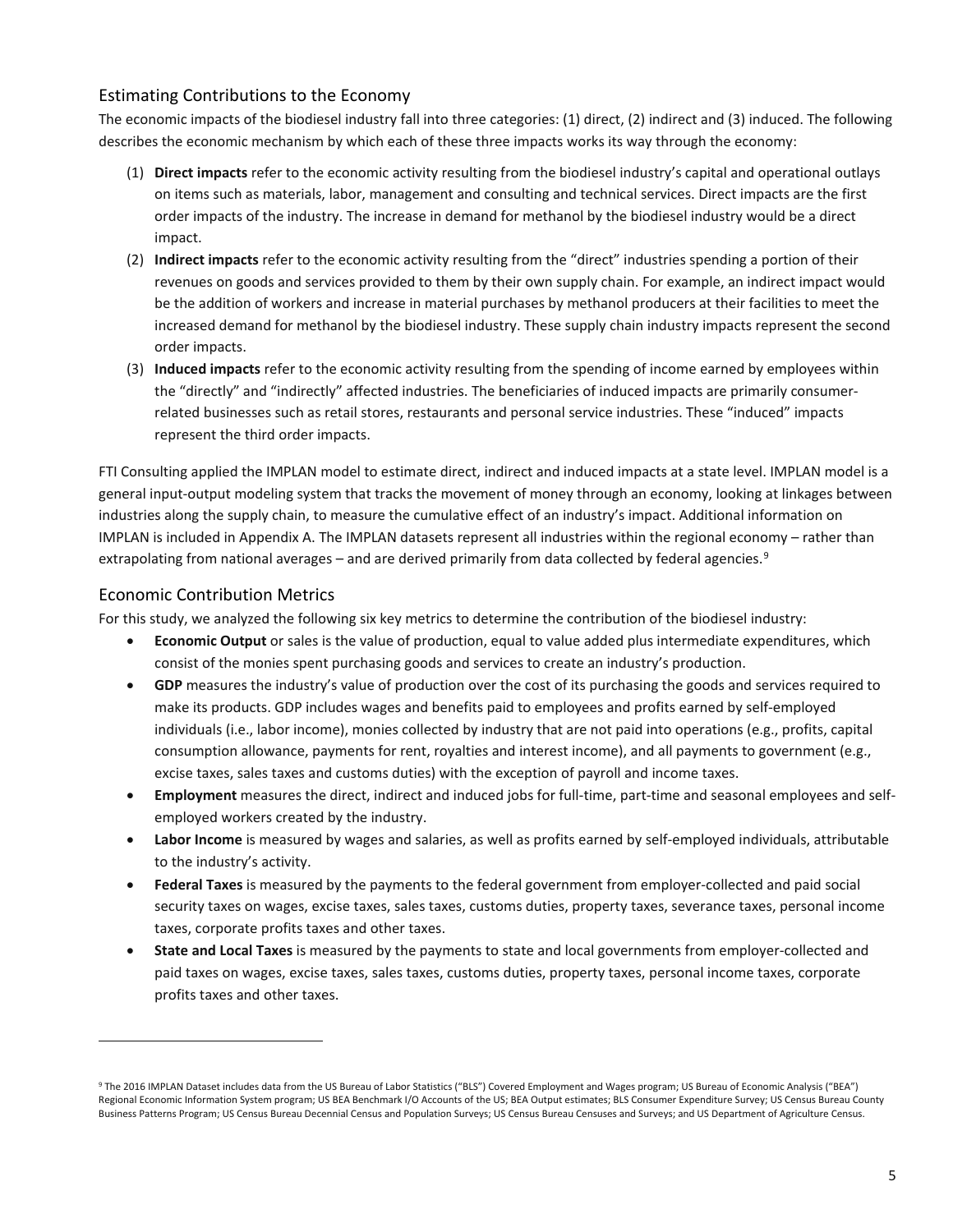### Input Assumptions

IMPLAN represents more than 500 industry sectors in the U.S. economy. To represent the biodiesel industry within IMPLAN, the first step was to construct an economic profile of the industry based on a "bottom-up" understanding of the industry and its operations. In this work, FTI Consulting relied upon the most recent complete calendar year data available (i.e., 2017) as a basis for constructing a bottom-up profile. The industry profile shows:

- Feedstock is a major input cost for the biodiesel industry. Common feedstocks include oil from crops such as soybean, canola (rapeseed), and palm, animal oil/fats, tallow, yellow grease and waste cooking oil.
- <span id="page-8-0"></span>• [Table 1](#page-8-0) below shows representative plant process performance (e.g., the efficiency of feedstock conversion to biodiesel) based on industry/trade information.

| <b>INPUT</b>                 | <b>PROCESS EFFICIENCY PER</b><br><b>GALLON OF BIODIESEL</b> |
|------------------------------|-------------------------------------------------------------|
| <b>Feedstock Use</b>         | 7.55 lbs.                                                   |
| <b>Methanol Use</b>          | $0.71$ lbs.                                                 |
| <b>Natural Gas Intensity</b> | 7 cu ft                                                     |
| <b>Electricity Intensity</b> | $0.6$ kWh.                                                  |
| Water Use                    | $2.0$ gal.                                                  |

#### *Table 1: Representative Plant Process Performance[10](#page-8-1)*

- The biodiesel industry consists of 124 facilities with a total capacity of 2.5 billion gallons spread across multiple states, as shown i[n Figure 3](#page-9-0) below.
- 2017 production in the U.S. was approximately 1.6 billion gallons, representing a capacity utilization rate of 64 percent.

<span id="page-8-1"></span><sup>10</sup> <https://www.extension.iastate.edu/agdm/energy/xls/d1-15biodieselprofitability.xlsx>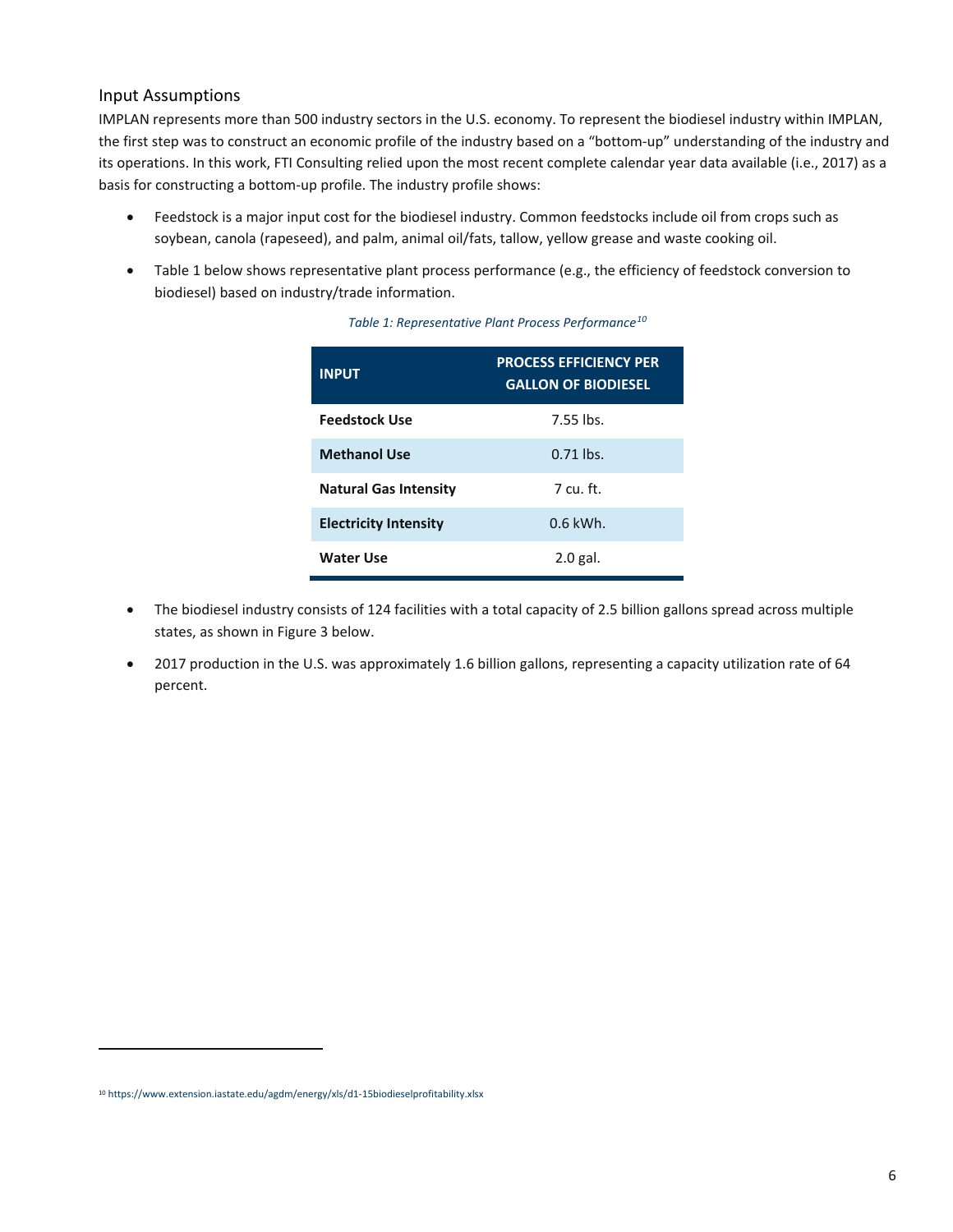<span id="page-9-0"></span>

*Figure 3: U.S. Biodiesel Production Capacity by State in 2017 (Million Gallons)[11](#page-9-1)*

FTI Consulting constructed a 2017 industry profile based on the number of plants in the U.S., engineering estimates of representative biodiesel process costs and performance (as shown i[n Table 2,](#page-10-0) below), and biodiesel production.

.<br>.

<span id="page-9-1"></span><sup>11</sup> <http://www.biodieselmagazine.com/plants/listplants/USA/>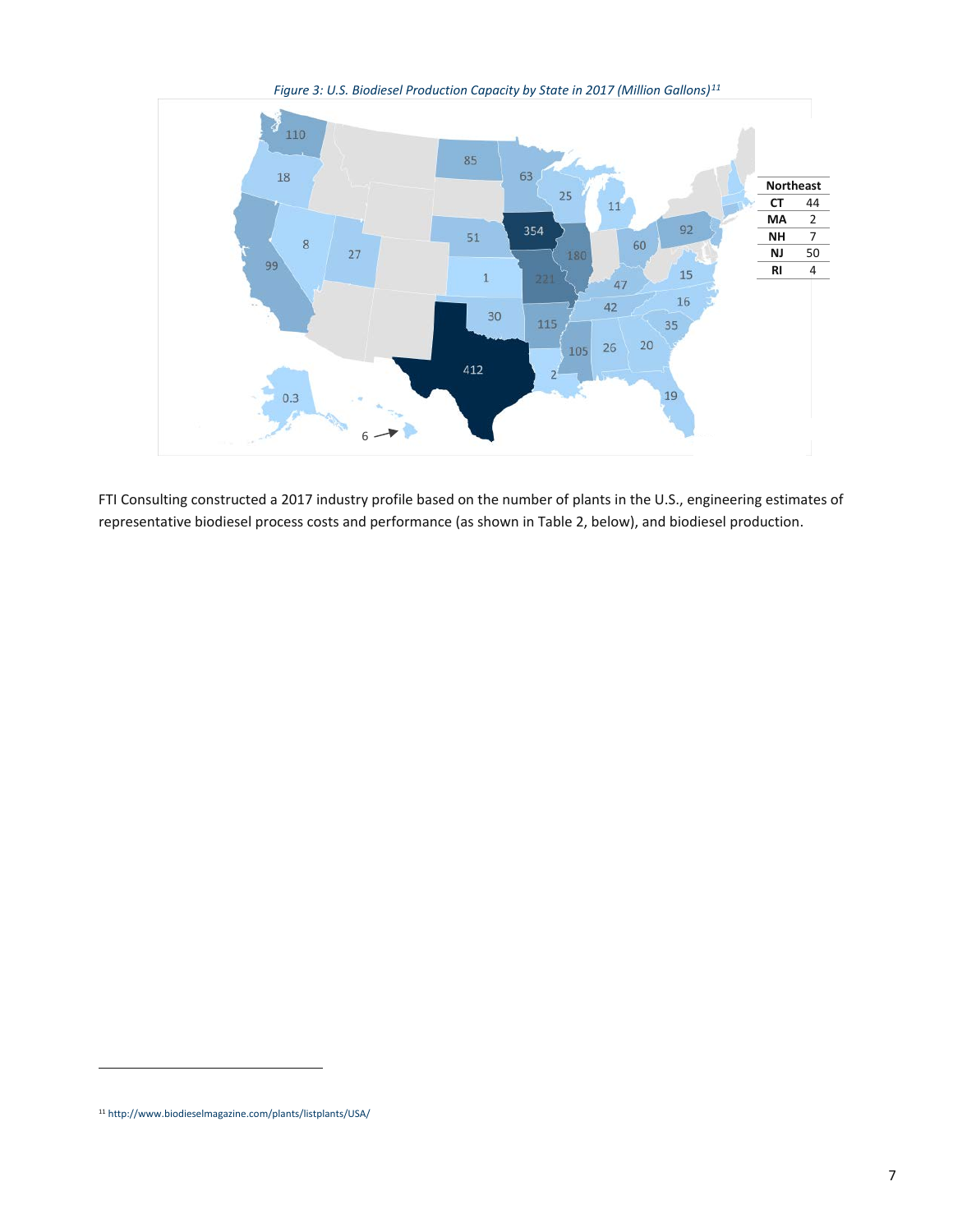<span id="page-10-0"></span>

| <b>INDUSTRY PROFILE</b>             | <b>AMOUNT</b><br>(2017 \$ MILLIONS) |
|-------------------------------------|-------------------------------------|
| Labor (Employees)                   | 2,311                               |
| Revenues (2017 \$ Millions)         |                                     |
| <b>Biodiesel</b>                    | \$5,061.6                           |
| <b>Glycerine</b>                    | \$43.2                              |
| <b>Total</b>                        | \$5,104.8                           |
| Purchases (2017 \$ Millions)        |                                     |
| Soybean Oil                         | \$3,429.4                           |
| <b>Animal Fats</b>                  | \$461.2                             |
| <b>Methanol and Other Chemicals</b> | \$301.7                             |
| <b>Natural Gas</b>                  | \$58.4                              |
| <b>Electricity</b>                  | \$48.0                              |
| Water                               | \$11.2                              |
| <b>Transportation</b>               | \$160.0                             |
| <b>Marketing &amp; Procurement</b>  | \$64.0                              |
| Margin (2017 \$ Millions)           |                                     |
| <b>EBITDA12</b>                     | \$335.9                             |

#### *Table 2: 2017 Biodiesel Industry Profile*

As shown i[n Table 2](#page-10-0) above, FTI Consulting estimates that the biodiesel industry generated \$5.1 billion in revenue, supported 2,311 direct employees at the plants, and generated an EBITDA of \$336 million in 2017.

Based on the industry profile, FTI Consulting distributed these inputs by industry based on the preexisting industry mixture at the state level within the IMPLAN model to estimate the economic impact and jobs created from the biodiesel industry's 2017 activities. IMPLAN characterizes more than 500 economic sectors. As such, we allocated each of the purchases listed in [Table](#page-10-0)  [2](#page-10-0) above within representative sectors. For example, the procurement of soy oil feedstock by the industry was represented as an addition to demand in the soybean and other oilseed processing industry of IMPLAN (NAICS 311224). Similarly, the procurement of methanol for industry operations was represented as an addition to demand in the petrochemical industry of IMPLAN (NAICS 32519).

## IMPLAN-Estimated Economic Impacts

.<br>.

After incorporating the biodiesel industry profile, as shown above in [Table 2,](#page-10-0) into IMPLAN, FTI Consulting used the model to estimate the economic impacts of biodiesel industry activity in 2017[. Table 3](#page-11-0) below shows the results of our analysis, emphasizing the biodiesel's impact on major macroeconomic metrics.

<span id="page-10-1"></span><sup>12</sup> Earnings before interest, tax, depreciation and amortization ("EBITDA") represents a company's operating performance.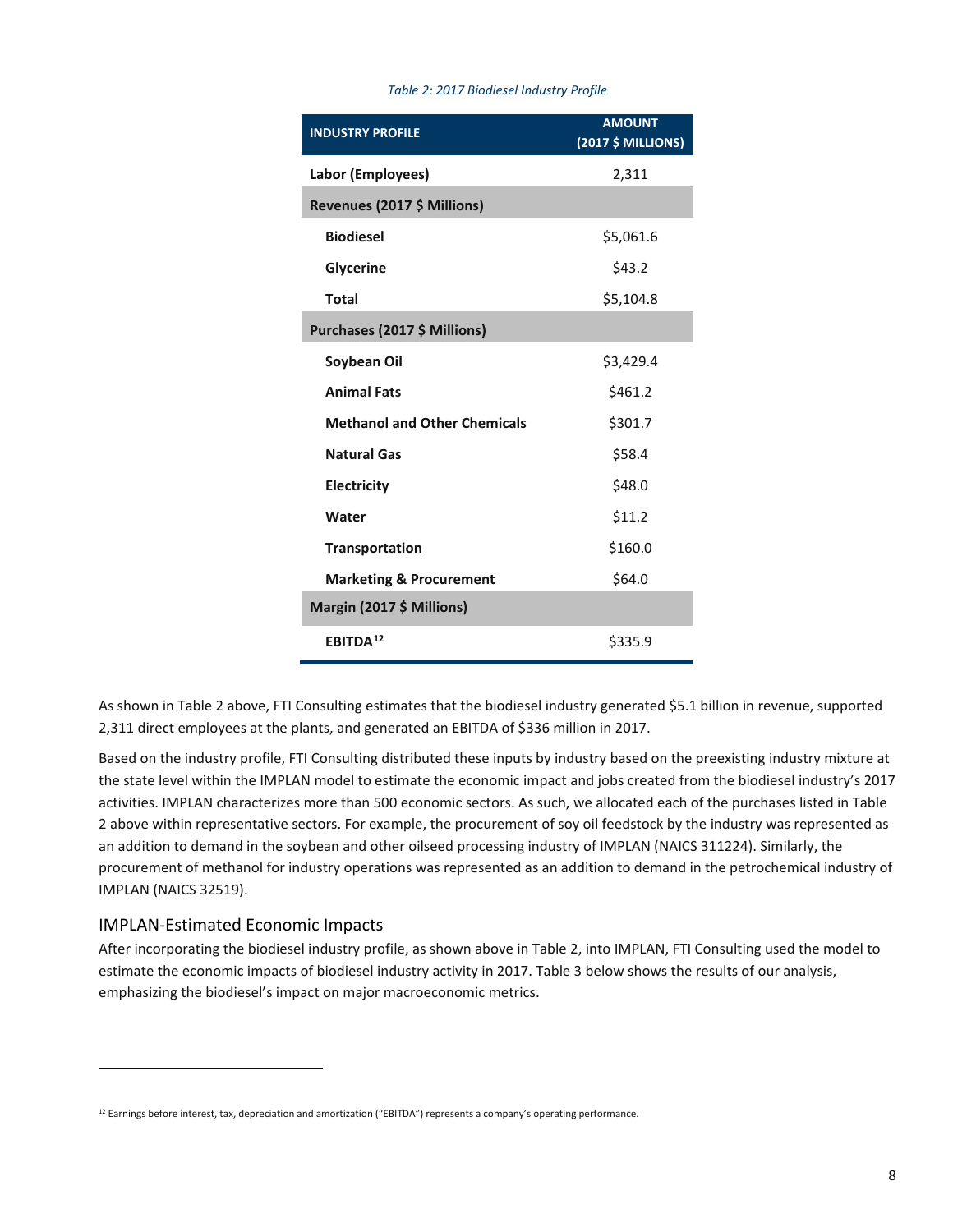#### *Table 3: Industry Economic Contributions to U.S. Economy in 2017*

<span id="page-11-0"></span>

| U.S. Level                               | <b>DIRECT</b> | <b>INDIRECT</b> | <b>INDUCED</b> | <b>TOTAL</b> |
|------------------------------------------|---------------|-----------------|----------------|--------------|
| Economic Output (2017 \$ millions)       | 5,100         | 12,400          | 4,100          | 21,600       |
| <b>GDP (2017 \$ millions)</b>            | 300           | 3,900           | 2,300          | 6,500        |
| <b>Employment</b>                        | 2,300         | 34,400          | 25,200         | 61,900       |
| Labor Income (2017 \$ millions)          | 100           | 2,400           | 1,300          | 3,800        |
| Federal Taxes (2017 \$ millions)         |               |                 |                | 1,200        |
| State and Local Taxes (2017 \$ millions) |               |                 |                | 600          |

As shown above, the biodiesel industry had a significant impact on the U.S. economy in 2017, generating \$21.6 billion in economic output, which translates to \$6.5 billion in GDP. In addition, the industry supported approximately 61,900 jobs, paying over \$3.8 billion in wages and benefits. Notably, 2,300 of these workers were employed directly by the biodiesel industry. The biodiesel industry's activities also generated \$1.2 billion and \$600 million in federal taxes and state and local taxes.

### Environmental Benefits

<u>.</u>

A major goal of government policy supporting renewable fuels is reducing GHG emissions. Obligated parties can only use renewable fuels approved by the EPA as lowering GHG emissions to satisfy an RVO. Specifically, the EPA considers the feedstock used, production process and intended use of each fuel to assess its lifecycle GHG emissions and determine whether that fuel pathway can satisfy an RVO. $^{13}$ 

The use of biodiesel produces lower GHG emissions than conventional diesel because a gallon of biodiesel has a lower lifecycle GHG impact than a gallon of conventional diesel. Thus, replacing amounts of conventional diesel with biodiesel lowers GHG emissions[. Table 4](#page-12-0) and [Figure 4](#page-12-1) below estimate the effect that replacing conventional diesel with biodiesel has on GHG emissions, considering the full lifecycle GHG impact of each fuel. Based on 1.6 billion gallons of biodiesel (which equals 2017 U.S. biodiesel production), the biodiesel industry reduced GHG emissions by approximately 14.8 million tons.

<span id="page-11-1"></span><sup>13</sup> <https://www.epa.gov/renewable-fuel-standard-program/what-fuel-pathway>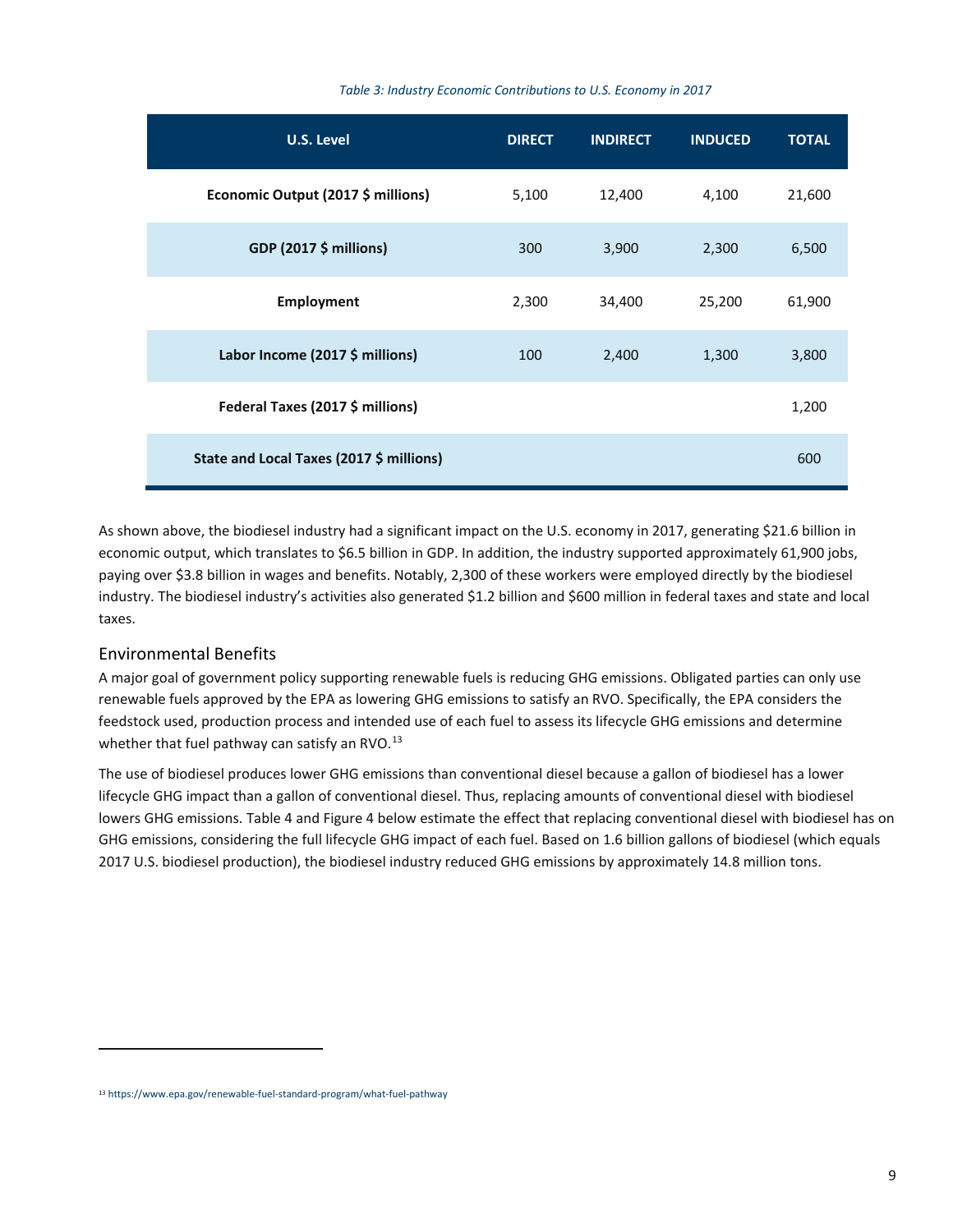#### *Table 4: Biodiesel's Contribution to GHG Reduction[14](#page-12-2)*

<span id="page-12-0"></span>

| <b>CONVENTIONAL</b>      | <b>BIODIESEL GHG</b> | <b>GHG REDUCTION</b>     | <b>ANNUAL DIESEL</b>   | <b>GHG REDUCTION,</b>     |
|--------------------------|----------------------|--------------------------|------------------------|---------------------------|
| <b>DIESEL GHG IMPACT</b> | <b>IMPACT*</b>       | <b>FROM DISPLACEMENT</b> | <b>DISPLACED</b>       | <b>TONS/YEAR</b>          |
| 29.3 lbs./gallon         | 10.8<br>lbs./gallon  | 18.5 lbs./gallon         | 1.6 billion<br>gallons | 14.8 million<br>tons/year |

*\*Based on a feedstock mix of oils and fats*

#### *Source: EPA*

While measures for the monetary benefits of GHG reduction vary, the EPA and other federal agencies use estimates of the social cost of carbon emissions. The EPA has relied on approximately \$50 per ton of carbon dioxide avoided as the social cost of carbon.<sup>[15](#page-12-3)</sup> Based on this estimate, the biodiesel industry provided \$750 million in GHG reduction benefits to the U.S. economy in 2017, also shown below i[n Figure 4.](#page-12-1)

<span id="page-12-1"></span>



#### **Impact on U.S. GHG Emissions:**

- GHG Reduction: 14.8 million tons/year
- Impact equivalent to: 3.2 million passenger vehicles off the road

## Energy Security Benefits and Value as a "Drop-in" Fuel

The most common types of biodiesel blends in the U.S. are diesel products consisting of up to five percent ("B5") and between six and 20 percent ("B20") biodiesel. B20 is a direct substitute for petroleum diesel because it can be used in current diesel engines without requiring any modifications to the vehicle or engine. Engines operating on B20 have similar fuel consumption, horsepower and torque compared to engines running on petroleum diesel and, despite a one to two percent decrease in energy per gallon compared to petroleum diesel, most B20 drivers do not notice a difference in engine performance.<sup>16</sup> Thus, biodiesel is considered a "drop-in fuel" since it is almost completely interchangeable with petroleum diesel.

Biodiesel's interchangeability with petroleum-based diesel is an important factor in U.S. efforts to reduce its reliance on foreign oil. In 2017, the U.S. consumed approximately 7.3 billion barrels of crude oil and petroleum products, 51 percent of which, or approximately 3.7 billion barrels, were imports.<sup>[17](#page-12-5)</sup> As such, the U.S. remains a net importer of oil[. Table 5](#page-13-0) below

<sup>14</sup> <https://www.gpo.gov/fdsys/pkg/FR-2010-03-26/pdf/2010-3851.pdf>

<span id="page-12-4"></span><span id="page-12-3"></span><span id="page-12-2"></span><sup>&</sup>lt;sup>15</sup> EPA: https://19january2017snapshot.epa.gov/climatechange/social-cost-carbon\_.html;<br><sup>16</sup> [https://afdc.energy.gov/fuels/biodiesel\\_blends.html](https://afdc.energy.gov/fuels/biodiesel_blends.html)

<span id="page-12-5"></span><sup>17</sup> https://www.eia.gov/dnav/pet/pet\_cons\_psup\_dc\_nus\_mbbl\_a.htm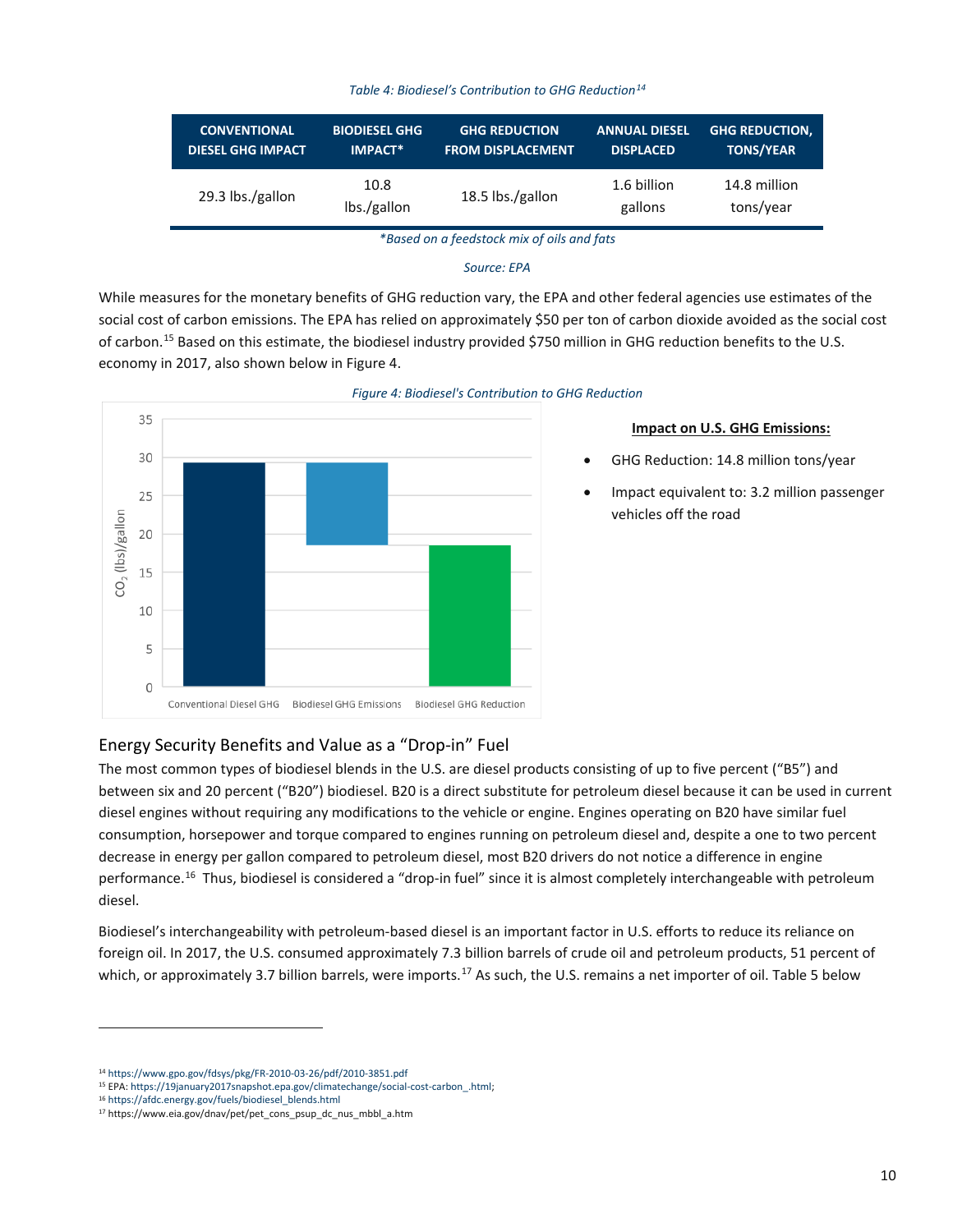<span id="page-13-0"></span>breaks down U.S. oil imports in 2017 by country, showing the top 10 sources of U.S. oil imports and which of these countries are members of OPEC.

| <b>Region/Country</b>     | <b>Million Barrels</b><br>(2017) | % of Total U.S.<br><b>Imports</b> | <b>Rank</b>    |
|---------------------------|----------------------------------|-----------------------------------|----------------|
| <b>OPEC</b>               |                                  |                                   |                |
| Saudi Arabia              | 349                              | 9.4%                              | $\overline{2}$ |
| Venezuela                 | 246                              | 6.6%                              | 4              |
| Iraq                      | 220                              | 6.0%                              | 5              |
| Nigeria                   | 122                              | 3.3%                              | 8              |
| Ecuador                   | 76                               | 2.0%                              | 10             |
| <b>OPEC Top 10 Total</b>  | 1,013                            | 27.4%                             |                |
| <b>All OPEC Total</b>     | 1,229                            | 33.2%                             |                |
| <b>Non-OPEC</b>           |                                  |                                   |                |
| Canada                    | 1,480                            | 40.0%                             | $\mathbf{1}$   |
| Mexico                    | 249                              | 6.7%                              | 3              |
| Russia                    | 142                              | 3.8%                              | 6              |
| Colombia                  | 132                              | 3.6%                              | 7              |
| <b>Brazil</b>             | 82                               | 2.2%                              | 9              |
| Non-OPEC Top 10 Total     | 2,085                            | 56.3%                             |                |
| All Non-OPEC Total        | 2,474                            | 66.8%                             |                |
| <b>Total U.S. Imports</b> | 3,703                            |                                   |                |

*Table 5: U.S. Imports of Crude Oil and Petroleum Products by Country in 2017[18](#page-13-1)*

As shown above i[n Table 5,](#page-13-0) the U.S. receives one-third of oil imports from OPEC countries and two-thirds of imports from non-OPEC countries, the majority of which are from Canada. In addition, the U.S. imports almost four percent of oil from Russia, which, while not a member of OPEC, is considered one of the group's strongest allies.<sup>[19](#page-13-2)</sup> Notably, the U.S. has reduced its dependence on OPEC in the 21<sup>st</sup> century, as OPEC imports have declined from 45 percent of all oil imports in 2000 to 33 percent in 2017. OPEC imports remain sizeable, however, as does U.S. consumption of oil from Russia. Thus, increasing U.S. consumption of biodiesel, which, as described above, is a nearly interchangeable substitute for petroleum diesel, can further help the U.S. reduce its reliance on foreign oil, benefiting both the U.S. economy and national security.

<span id="page-13-1"></span><sup>18</sup> [https://www.eia.gov/dnav/pet/pet\\_move\\_impcus\\_a2\\_nus\\_ep00\\_im0\\_mbbl\\_a.htm](https://www.eia.gov/dnav/pet/pet_move_impcus_a2_nus_ep00_im0_mbbl_a.htm)

<span id="page-13-2"></span><sup>19</sup> <https://www.reuters.com/article/us-oil-opec/opec-russia-rebuff-trumps-call-for-immediate-boost-to-oil-output-idUSKCN1M30DK>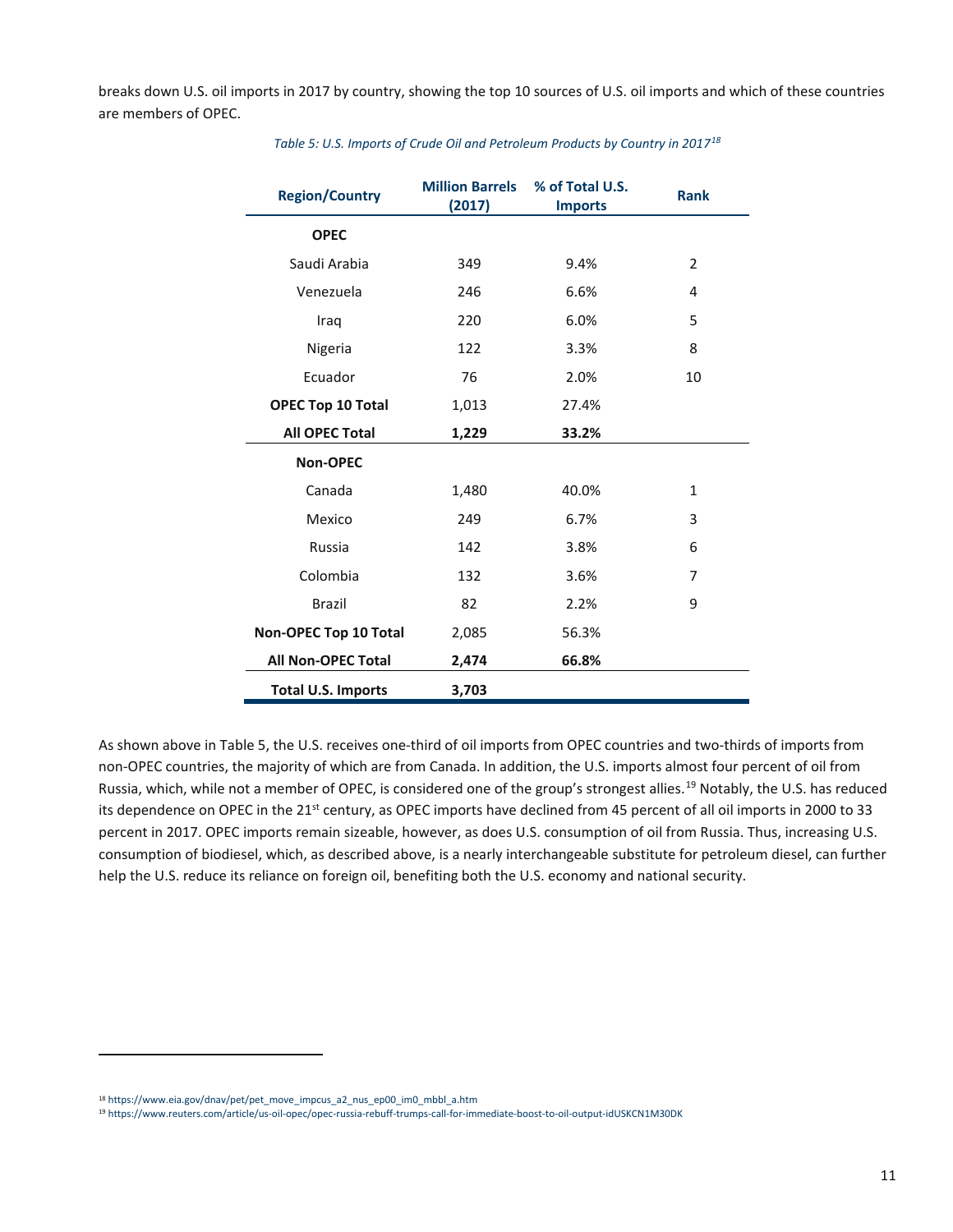## Biodiesel Plant Economics

The economics of biodiesel at the plant level are driven not only by the market price for diesel and the underlying cost structure of producing plants, but also by demand created by the RVOs and revenue generated by the BTC. Economics at the plant level are best understood by examining each element of an income statement for a representative plant. Thus, to examine the economics of a plant, we analyze the income statements of plants using two different types of feedstocks below: (1) soybean oil, shown i[n Table 6,](#page-15-0) and (2) animal fats, shown in [Table 7.](#page-16-0) Because 2017 is the most recent full calendar year for which information is available, FTI Consulting has benchmarked the representative plants using 2017 as a basis.

### Revenues

The market value of biodiesel per gallon can be viewed in terms of three components:

- (1) The value of conventional diesel, which biodiesel can displace as a drop-in substitute.
- (2) The RIN value, driven by the RVO, that a blender would be willing to pay.
- (3) The portion of the BTC value that a blender shares with the producer through a negotiated contract.<sup>[20](#page-14-0)</sup>

In addition to biodiesel, plants produce a small amount of marketable glycerine as a by-product.

### Costs

Described further below, FTI Consulting relied on Iowa State University's monthly profitability of biodiesel production model ("ISU model") do develop the inputs for the representative plant income statements shown in [Table 6](#page-15-0) an[d Table 7.](#page-16-0) $^{21}$  $^{21}$  $^{21}$ 

#### **Variable Costs**

#### *Feedstock Costs*

Feedstocks represent a major portion of total plants accounting for upwards of 70 percent of costs. Feedstock costs are driven by commodity markets, and, during certain periods, can account for as much as 85 percent or more of plant costs. Of the feedstocks examined at the two representative plants examined, fats are less expensive than oils (in the range of 15 to 20 percent less) but harder to aggregate in large volumes.

#### *Methanol and Other Chemicals*

Methanol is the preferred alcohol used in the transesterification process where it reacts with oils in the presence of a catalyst. For the cost of methanol and the catalyst, FTI Consulting relied upon the ISU model.

#### *Utilities and Transportation*

Production of biodiesel requires gas, electricity and water as inputs. In addition, the final product must be transported to the blender or refiner. FTI Consulting used the ISU model to determine the amount of gas, electricity and water required to produce one gallon of biodiesel produced and average costs.

#### *Marketing and Procurement*

A biodiesel plant incurs costs for input procurement (e.g., feedstock, methanol, catalysts and utilities), as well as to market the final product. FTI Consulting also used the ISU model to estimate these costs.

#### **Annual Costs**

1

Annual costs, based on estimates from the ISU model, include costs associated with labor at the plant, overhead labor at the plant, and maintenance items (e.g., routine replacement of parts during maintenance, routine overhauls). Long-lived capital expenditures that maintain the plant but are not annual expenses are also estimated as a separate line item. In general, annual costs depend on the production capacity at the plant, but they do not vary based on production at the plant. For

<span id="page-14-0"></span><sup>20</sup> Our research found that blenders and producers often share the value of the BTC to provide a degree of regulatory and market protection to the producer. *See* https://farmdocdaily.illinois.edu/2017/04/blender-and-producer-sharing-retroactively.html.<br><sup>21</sup> <https://www.extension.iastate.edu/agdm/energy/html/d1-15.html>

<span id="page-14-1"></span>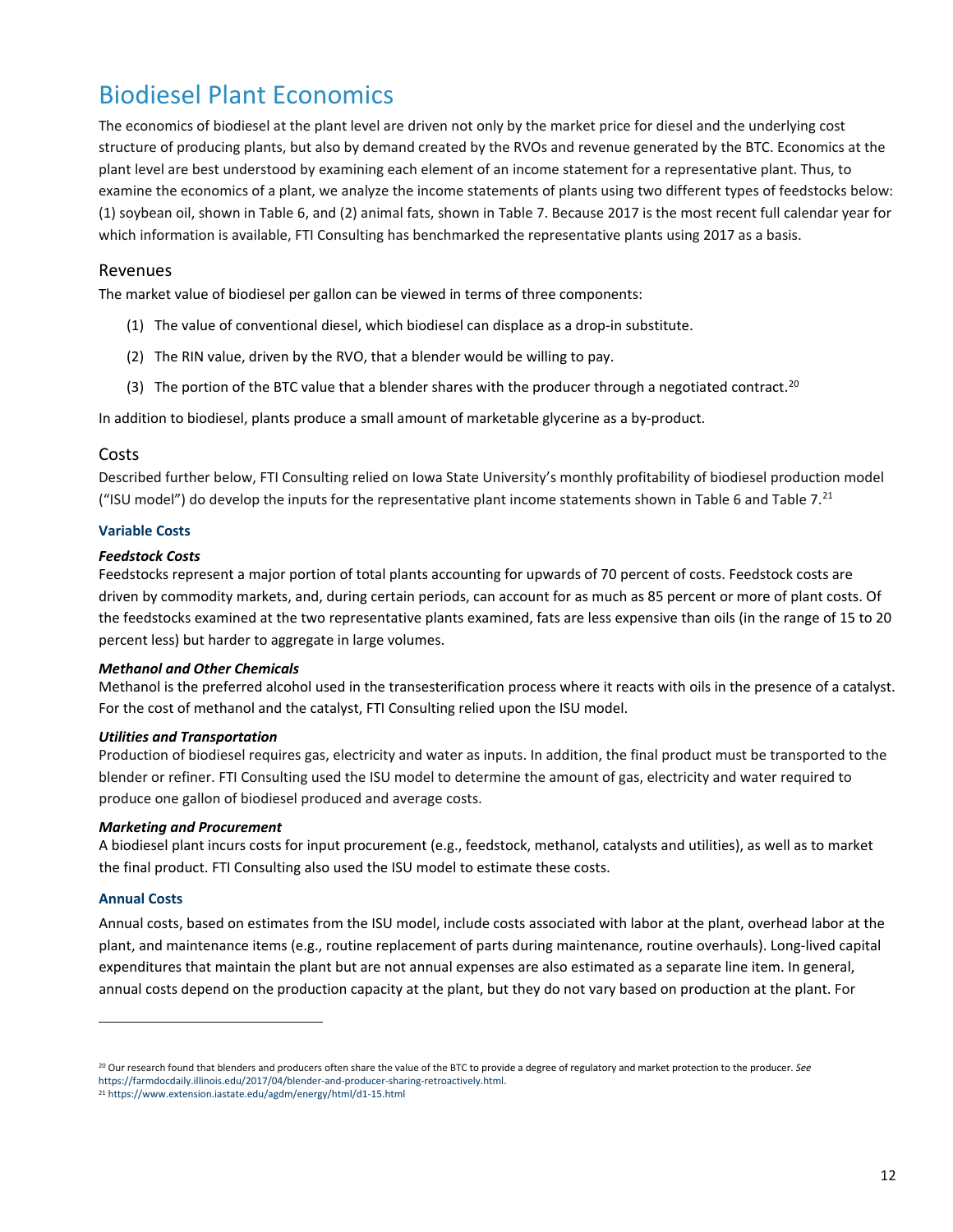capitalized costs and property taxes, FTI Consulting relied on the ISU model, in addition to various other industry sources, to estimate these line items.<sup>[22](#page-15-1)</sup>

<span id="page-15-0"></span>

|                       |                             |                                            | \$          | \$/GALLON |
|-----------------------|-----------------------------|--------------------------------------------|-------------|-----------|
| Revenue               |                             |                                            |             |           |
|                       |                             | <b>Biodiesel Revenue</b>                   | 64,127,044  | 3.16      |
|                       |                             | Glycerine Revenue                          | 547,318     | 0.03      |
|                       | <b>Total Revenue</b>        |                                            | 64,674,363  | 3.19      |
| <b>Variable Costs</b> |                             |                                            |             |           |
|                       |                             | Soybean Oil Cost                           | 49,940,325  | 2.46      |
|                       |                             | Animal Fats Cost                           | $\mathbf 0$ | 0.00      |
|                       |                             | Methanol and Other Chemical Cost           | 3,821,927   | 0.19      |
|                       |                             | Natural Gas Cost                           | 740,231     | 0.04      |
|                       |                             | <b>Electricity Cost</b>                    | 608,132     | 0.03      |
|                       |                             | <b>Water Cost</b>                          | 141,897     | 0.01      |
|                       |                             | <b>Transportation Cost</b>                 | 2,027,105   | 0.10      |
|                       |                             | Marketing & Procurement                    | 810,842     | 0.04      |
|                       | <b>Total Variable Costs</b> |                                            | 58,090,459  | 2.87      |
| <b>Annual Costs</b>   |                             |                                            |             |           |
|                       |                             | Operations - Labor                         | 1,196,000   | 0.06      |
|                       |                             | Operations - Maintenance - Labor           | 144,000     | 0.01      |
|                       |                             | Operations - Maintenance - Ongoing & Other | 608,132     | 0.03      |
|                       |                             | Operations - Maintenance - Capital         | 608,132     | 0.03      |
|                       |                             | Overhead - Labor                           | 270,000     | 0.01      |
|                       |                             | Property Taxes, Insurance, etc.            | 75,938      | 0.00      |
|                       | <b>Total Annual Costs</b>   |                                            | 2,902,201   | 0.14      |
| <b>EBITDA</b>         |                             |                                            | 3,681,704   | 0.18      |

#### *Table 6: 2017 Representative Plant Annual Economics with Soybean Oil as Feedstock*

**.** 

<span id="page-15-1"></span><sup>22</sup> *See* [http://www.collectivebiodiesel.org/presentations/2013presentations/cbc2013-rudypruszko-strategiesforsmallplants.pdf;](http://www.collectivebiodiesel.org/presentations/2013presentations/cbc2013-rudypruszko-strategiesforsmallplants.pdf) *see also* Gerpen, Jon Van, et al., *Building a Successful Biodiesel Business*. 2nd ed., Biodiesel Basics, 2006.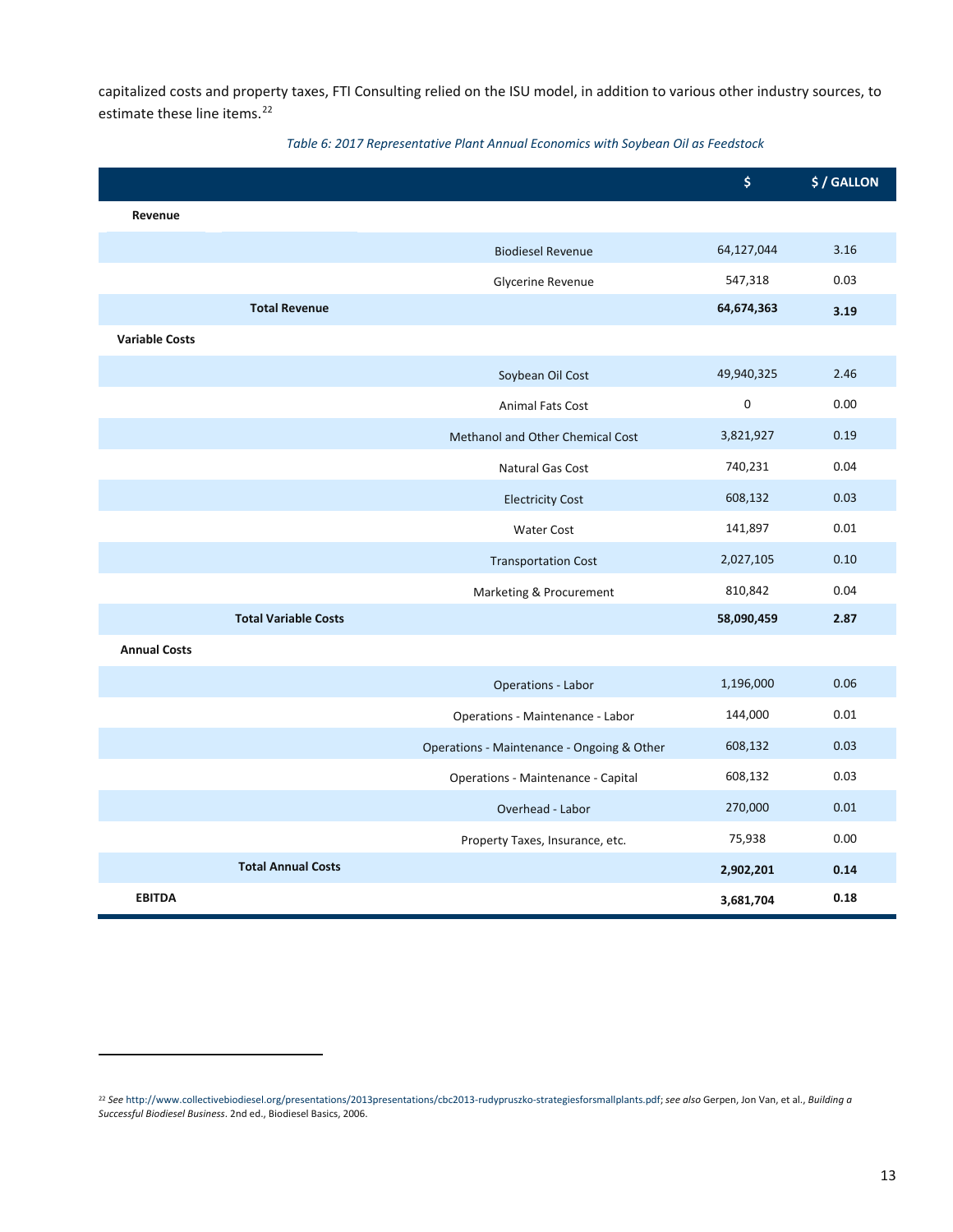<span id="page-16-0"></span>

|                       |                             |                                            | \$           | \$/GALLON |
|-----------------------|-----------------------------|--------------------------------------------|--------------|-----------|
| Revenue               |                             |                                            |              |           |
|                       |                             | <b>Biodiesel Revenue</b>                   | 47,452,188   | 3.16      |
|                       |                             | Glycerine Revenue                          | 405,000      | 0.03      |
|                       | <b>Total Revenue</b>        |                                            | 47,857,188   | 3.19      |
| <b>Variable Costs</b> |                             |                                            |              |           |
|                       |                             | Soybean Oil Cost                           | $\mathbf{0}$ | 0.00      |
|                       |                             | <b>Animal Fats Cost</b>                    | 33,258,977   | 2.22      |
|                       |                             | Methanol and Other Chemical Cost           | 2,828,117    | 0.19      |
|                       |                             | <b>Natural Gas Cost</b>                    | 547,750      | 0.04      |
|                       |                             | <b>Electricity Cost</b>                    | 450,000      | 0.03      |
|                       |                             | <b>Water Cost</b>                          | 105,000      | 0.01      |
|                       |                             | <b>Transportation Cost</b>                 | 1,500,000    | 0.10      |
|                       |                             | Marketing & Procurement                    | 600,000      | 0.04      |
|                       | <b>Total Variable Costs</b> |                                            | 39,289,844   | 2.62      |
| <b>Annual Costs</b>   |                             |                                            |              |           |
|                       |                             | <b>Operations - Labor</b>                  | 1,196,000    | 0.08      |
|                       |                             | Operations - Maintenance - Labor           | 144,000      | 0.01      |
|                       |                             | Operations - Maintenance - Ongoing & Other | 450,000      | 0.03      |
|                       |                             | Operations - Maintenance - Capital         | 450,000      | 0.03      |
|                       |                             | Overhead - Labor                           | 270,000      | 0.02      |
|                       |                             | Property Taxes, Insurance, etc.            | 63,281       | 0.00      |
|                       | <b>Total Annual Costs</b>   |                                            | 2,573,281    | 0.17      |
| <b>EBITDA</b>         |                             |                                            | 5,994,062    | 0.40      |

#### *Table 7: 2017 Representative Plant Annual Economics with Fats as Feedstock*

#### **Total Costs**

The total cost, which is the sum of the variable and annual costs, can be stated on dollar per gallon ("\$/gallon") of biodiesel produced, although the annual cost components do not vary by production level. The total cost, stated in \$/gallon, is a useful metric because it represents the amount of revenues required in \$/gallon for the plant to be profitable.

### Margins

The plant margin is the difference between the revenues and total costs. It is a metric calculated before interest, taxes or depreciation and is similar to EBITDA.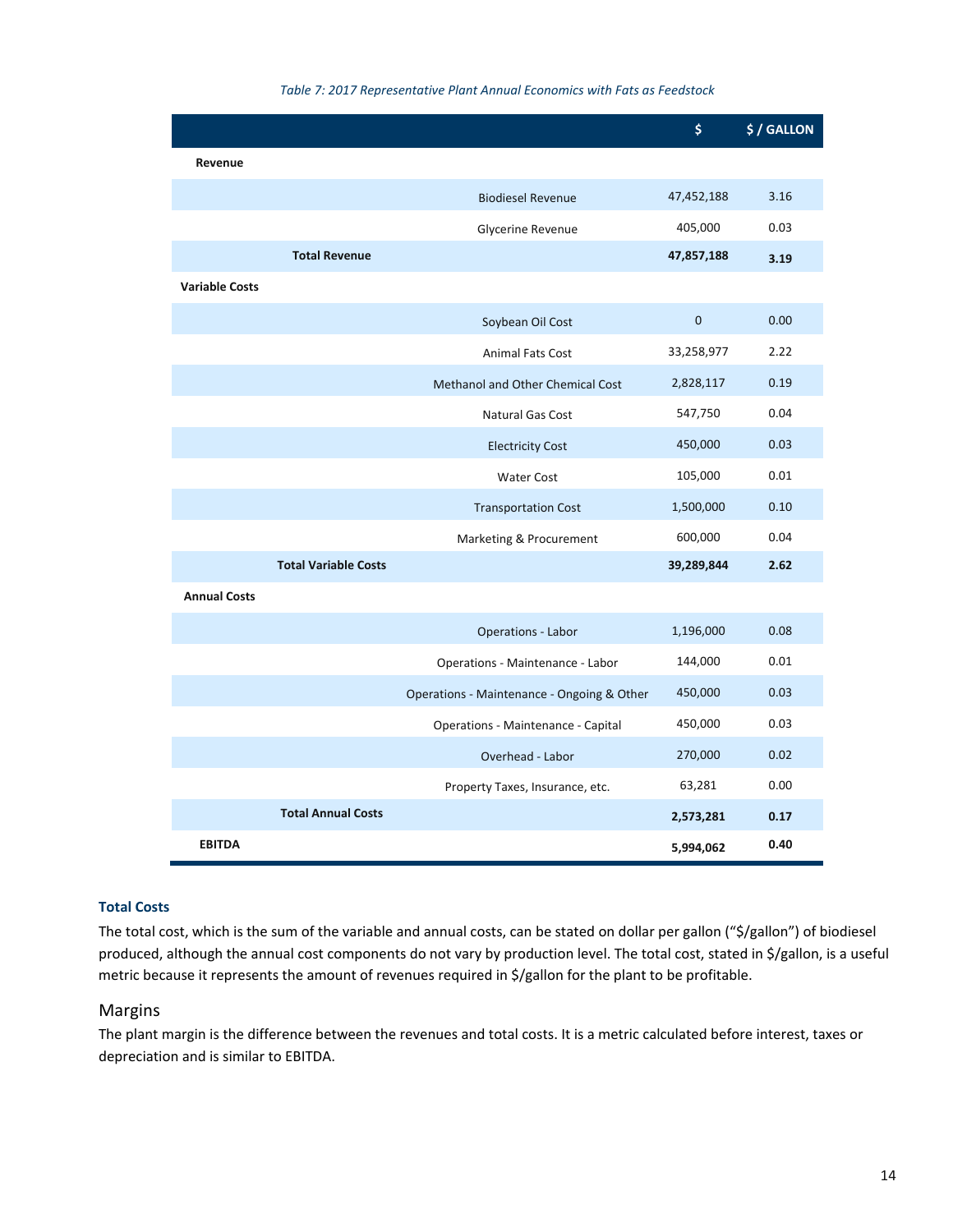## Impact of the BTC

The 2017 income statement for a representative biodiesel plant is useful in understanding the impact of the BTC. As discussed earlier, the revenues available to a producer consist of three components: the market value of conventional diesel, the RIN, and the share of BTC provided to the producer. In the 2017 income statement developed, the producer's share of the BTC (\$0.46 per gallon) was estimated as the difference between the total revenues to the plant (\$3.19 per gallon) less the sum of the glycerine value (\$0.03 per gallon), the average biodiesel RIN value (\$1.01 per gallon), and the price of conventional diesel (\$1.69 per gallon). As shown i[n Figure 5](#page-17-0) below, the 2017 representative plant analysis shows that without the BTC, the plant would have incurred an average loss of \$0.25 per gallon.

<span id="page-17-0"></span>



[Figure 6](#page-17-0) shows the monthly revenues without the BTC, going back to 2015, as well as a range of production costs. The "Low" end of the range corresponds to costs observed in 2015, a relative low, while the "High" end of the range represents current costs observed in 2017. In analyzing the BTC, several points are worth emphasizing:

- The BTC is generally shared between producer and blender and the producer does not automatically receive the BTC.
- The economics of biodiesel plants can vary across plants and from year-to-year for multiple reasons, including:
	- o Sudden declines in diesel prices, thereby lowering the price paid to a producer;
	- o Sudden increases in feedstock costs or methanol costs (due to commodity market conditions); and,
	- o Structural factors that may make some plants have higher costs e.g., lower conversion efficiency, unanticipated maintenance costs due to equipment failures, higher labor costs in some regions.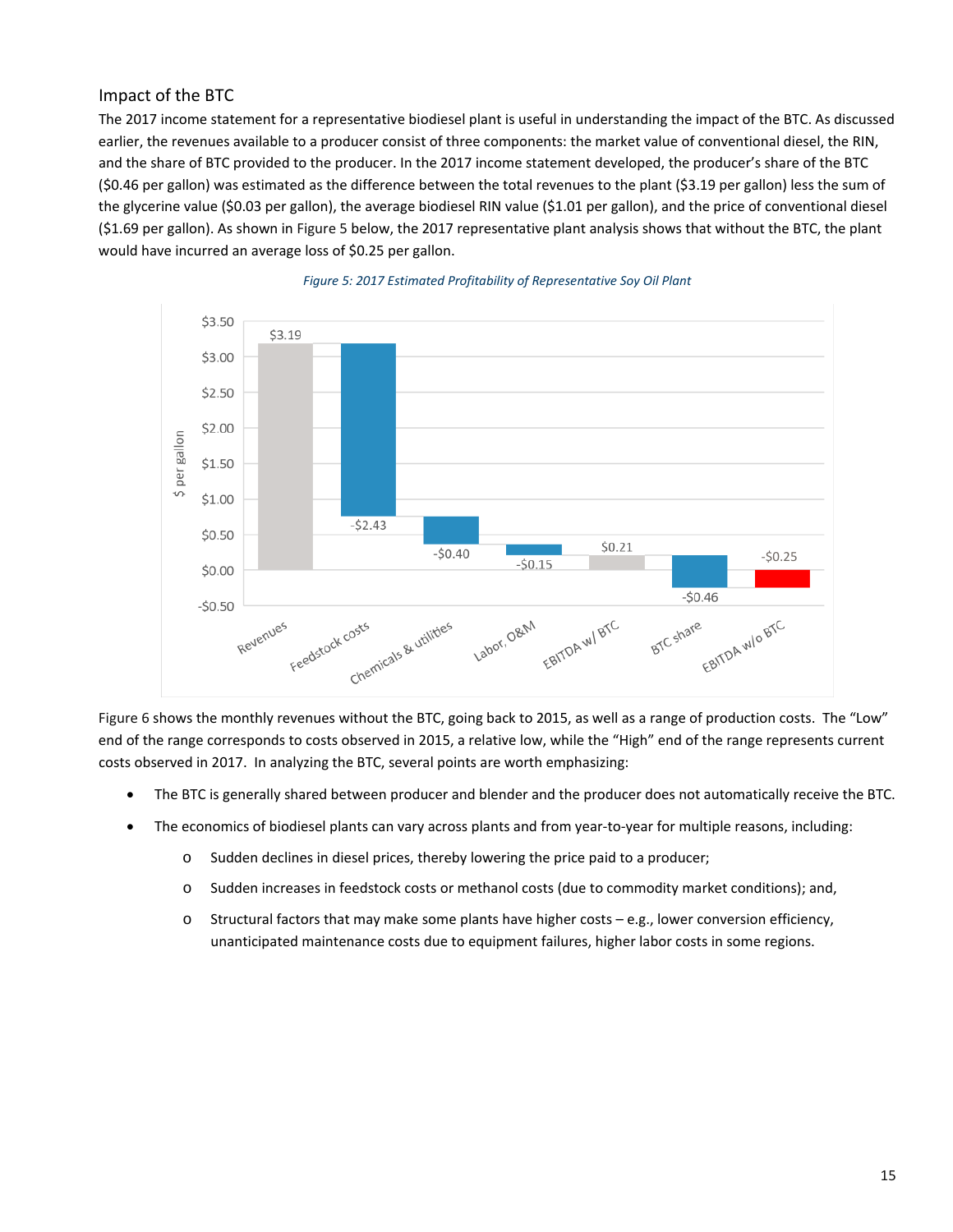<span id="page-18-0"></span>

A[s Figure 6](#page-18-0) shows, in the absence of the BTC, the industry does not recover its production costs for many months. The revenues from month to month vary as diesel prices and RIN prices vary. Costs can also fluctuate, especially for feedstock. In the face of uncertainties, the BTC acts as a mechanism to partially mitigate the economic risk from exposure to market prices for diesel, feedstock market fluctuations, and the dynamics of the RIN mechanism that threaten the viability of individual plants and hence the industry. Because the tax credit flows to the blender and is shared with the producer, blenders can adjust the level that is shared with producers, potentially using the remaining amount to lower the amount of biodiesel costs passed onto to ultimate customers in the retail price of diesel. Therefore, the BTC remains an important incentive to preserve industry viability. Without the BTC, the many benefits the industry brings would be put at risk.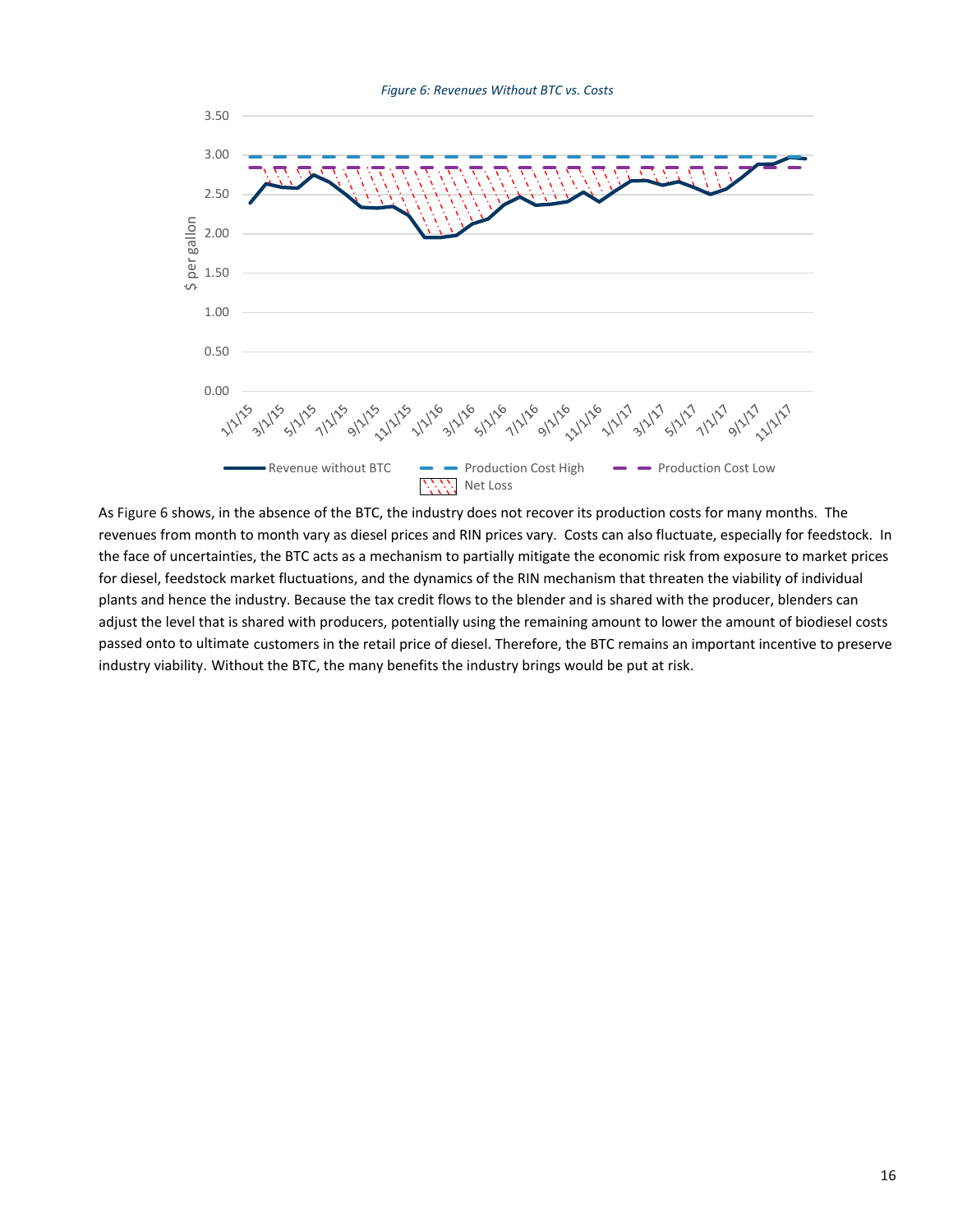## **Conclusions**

Biodiesel is a green alternative to conventional diesel presents numerous benefits to the U.S. economy and environment, including lower GHG emissions, improved rural economic viability through more demand for agricultural products, and reduced U.S. dependence on foreign oil. Support for these objectives in the public policy realm has resulted in two legislative mechanisms designed to support biodiesel production:

- (1) The provision of a BTC to blenders, which reduces costs for blenders and producers alike; and,
- (2) The requirement for refiners and importers to meet a volume-based target (RVO) for blending renewable fuels (including biodiesel) into the conventional fuel and diesel supply.

As a result of these initiatives, the U.S. biodiesel industry has grown substantially over the past decade, reaching a production level of 1.6 billion gallons of biodiesel in 2017. Based on production and financial data, FTI Consulting found that 2017 biodiesel production generated \$21.6 billion in economic output, added \$6.5 billion to GDP, supported approximately 61,900 jobs across the economy, and paid over \$3.8 billion in labor income.

Notably, the BTC, which blenders share with producers through their purchase contracts, helps both entities mitigate exposure to fluctuations in market prices for diesel and feedstock that threaten the viability of the industry. Without the BTC, FTI Consulting found that a representative plant in the industry would have suffered a loss of \$0.25 per gallon produced in 2017. Despite the socioeconomic benefits the biodiesel industry yields, producers face uncertainty over whether Congress will retroactively extend the BTC beyond 2017 and/or provide certainty for future years. Failure to extend the BTC in future years will likely threaten industry viability in the long term and jeopardize the significant, quantifiable benefits provided by the industry.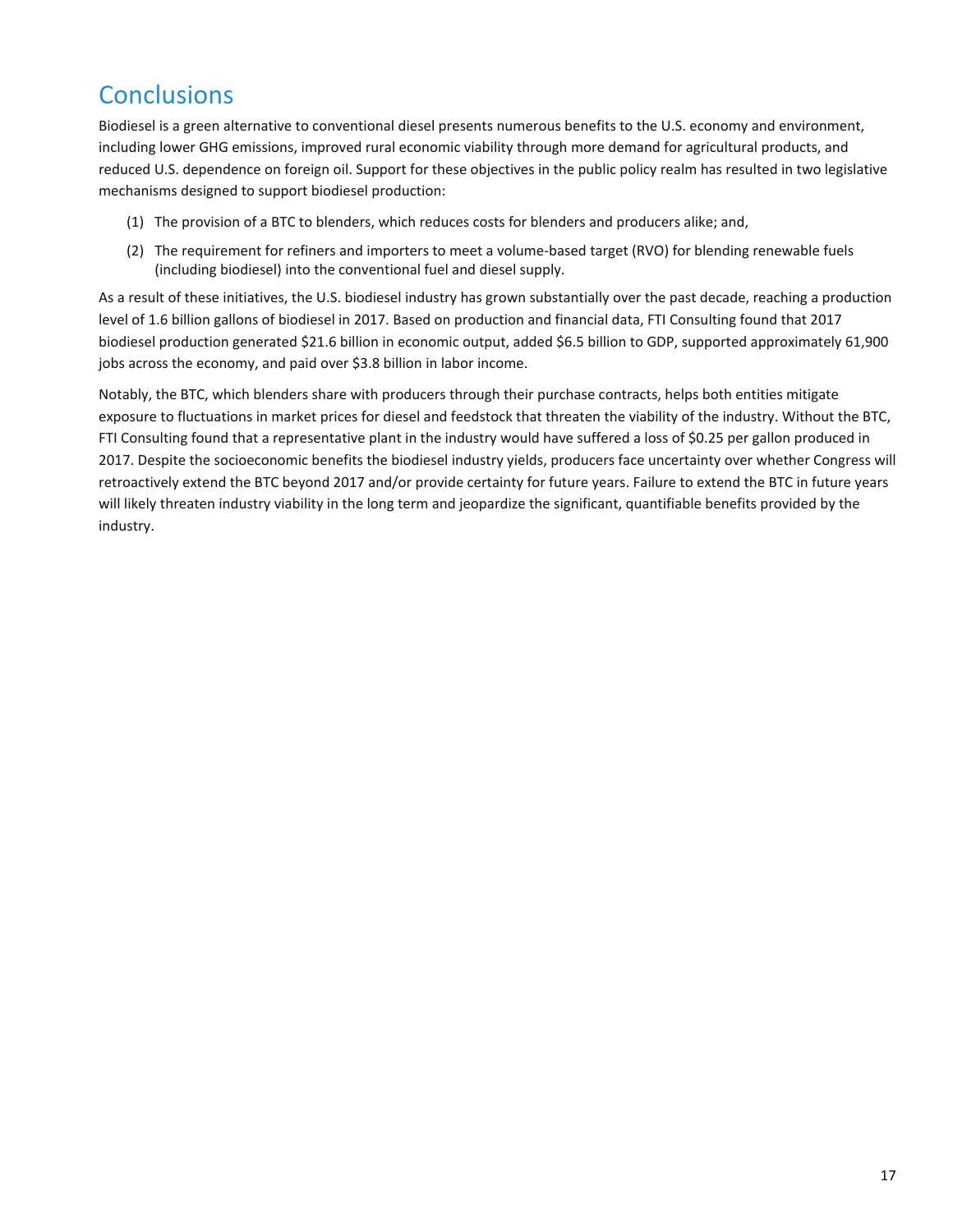## Appendix A: Description of IMPLAN Model

IMPLAN, produced by MIG, Inc.,<sup>[23](#page-20-0)</sup> is a software program containing an IO model of the U.S. or regional economies. Our version of the software here includes the U.S., as well as Alabama, Arkansas, Georgia, Oregon and Wisconsin. IMPLAN sees wide application throughout economic impact analysis and policy research.<sup>[24](#page-20-1)</sup>

IMPLAN works by constructing a series of multipliers throughout the economy where an initial, "direct" activity stimulates a supply chain and related industry. A classic example involves automotive manufacturing in the Midwest or Southeast, where an automobile assembly plant has a complex supply chain of parts suppliers feeding into it from throughout the region, the U.S., and even the rest of the world in a long and complex production process.

The suppliers needed to construct a final automobile—parts, materials suppliers of glass, rubber, leather, electronics, legal and accounting—are "indirect" impacts in the IMPLAN model. The direct and indirect industries pay wages and salaries to their employees, which support the living expenses of households. These include the standard accoutrements of daily life in any family budget, such as housing and groceries. IMPLAN calls the impact of consumer spending the "induced" effect, which it also includes inside of its modeling and the overall impact results.

The core of IMPLAN is in IO model, otherwise known as a Leontief model. Named for Wassily Leontief, a Nobel Laureate for this and other research,<sup>[25](#page-20-2)</sup> an IO model imagines the economy as a series of transactions between buyers and sellers. Every transaction must have both sides to exist. Most transactions are between industries (the supply chain) though there are also transactions between businesses and households (through either consumption or wages).

Leontief built a matrix, with inputs and outputs from each industry and households on each axis, to show the volume of the transactions between every sector to one another and allow for the computation of changes to the existing structure. The matrix then shows how initial spending flows through into other industries.





**.** 

<span id="page-20-1"></span><span id="page-20-0"></span><sup>23</sup> [<http://implan.com/>](http://implan.com/)

<sup>24</sup> [<http://www.ci.richmond.ca.us/DocumentCenter/Home/View/6474>](http://www.ci.richmond.ca.us/DocumentCenter/Home/View/6474)

<span id="page-20-2"></span><sup>25</sup> [<http://www.econlib.org/library/Enc/bios/Leontief.html>](http://www.econlib.org/library/Enc/bios/Leontief.html)

<span id="page-20-3"></span><sup>26</sup> [<http://dankozub.com/simulation/>](http://dankozub.com/simulation/)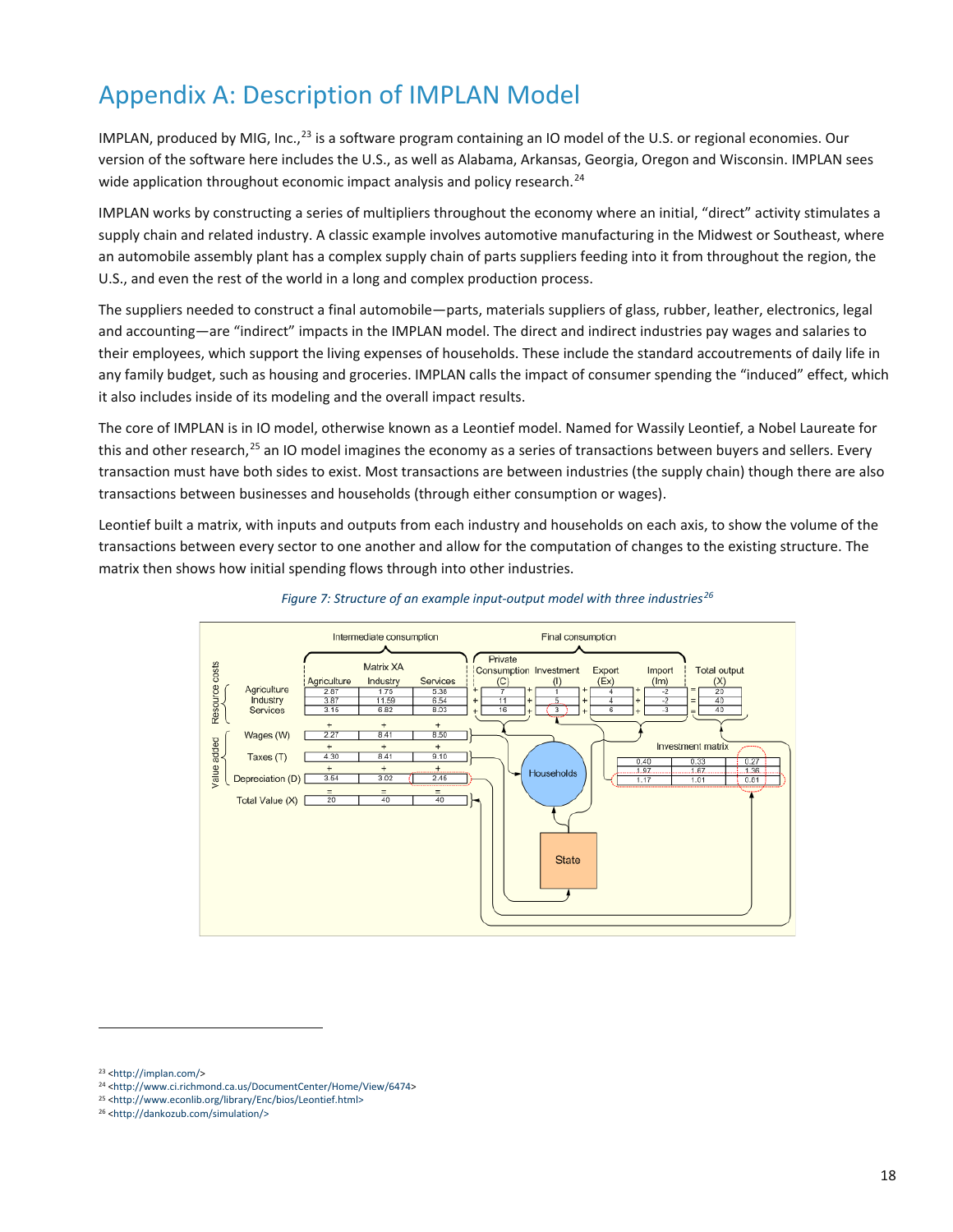## Appendix B: State IMPLAN Analysis Results

**Employment – 2017**

|                         | <b>DIRECT</b>     | <b>INDIRECT</b>   | <b>INDUCED</b>    | <b>TOTAL</b>      |
|-------------------------|-------------------|-------------------|-------------------|-------------------|
| <b>STATE</b>            | <b>EMPLOYMENT</b> | <b>EMPLOYMENT</b> | <b>EMPLOYMENT</b> | <b>EMPLOYMENT</b> |
| Alabama                 | 24                | 616               | 440               | 1,080             |
| Alaska                  | 0                 | $\overline{2}$    | $\overline{7}$    | 9                 |
| Arizona                 | 0                 | 59                | 93                | 151               |
| Arkansas                | 106               | 1,448             | 875               | 2,429             |
| California              | 91                | 2,081             | 1,667             | 3,838             |
| Colorado                | 0                 | 39                | 97                | 136               |
| Connecticut             | 40                | 67                | 96                | 204               |
| Delaware                | 0                 | 12                | 18                | 30                |
| District of<br>Columbia | 0                 | $\overline{4}$    | 11                | 15                |
| Florida                 | 18                | 274               | 392               | 684               |
| Georgia                 | 18                | 789               | 614               | 1,421             |
| Hawaii                  | 5                 | 75                | 58                | 138               |
| Idaho                   | 0                 | 43                | 43                | 86                |
| Illinois                | 166               | 3,163             | 2,147             | 5,475             |
| Indiana                 | 102               | 1,984             | 1,308             | 3,394             |
| lowa                    | 325               | 2,803             | 1,927             | 5,056             |
| Kansas                  | $\mathbf{1}$      | 614               | 437               | 1,052             |
| Kentucky                | 43                | 674               | 491               | 1,209             |
| Louisiana               | $\overline{2}$    | 285               | 227               | 515               |
| Maine                   | $\mathbf{1}$      | 6                 | 14                | 22                |
| Maryland                | 0                 | 139               | 129               | 268               |
| Massachusetts           | $\overline{2}$    | 248               | 219               | 469               |
| Michigan                | 10                | 344               | 307               | 661               |
| Minnesota               | 58                | 1,757             | 1,299             | 3,114             |
| Mississippi             | 96                | 641               | 390               | 1,127             |
| Missouri                | 203               | 1,829             | 1,236             | 3,268             |
| Montana                 | $\mathbf 0$       | 51                | 44                | 95                |
| Nebraska                | 47                | 1,279             | 914               | 2,240             |
| Nevada                  | $\overline{7}$    | 187               | 138               | 332               |
| <b>New</b><br>Hampshire | 6                 | 9                 | 19                | 34                |
| New Jersey              | 46                | 203               | 241               | 490               |
| New Mexico              | $\pmb{0}$         | 22                | 28                | 50                |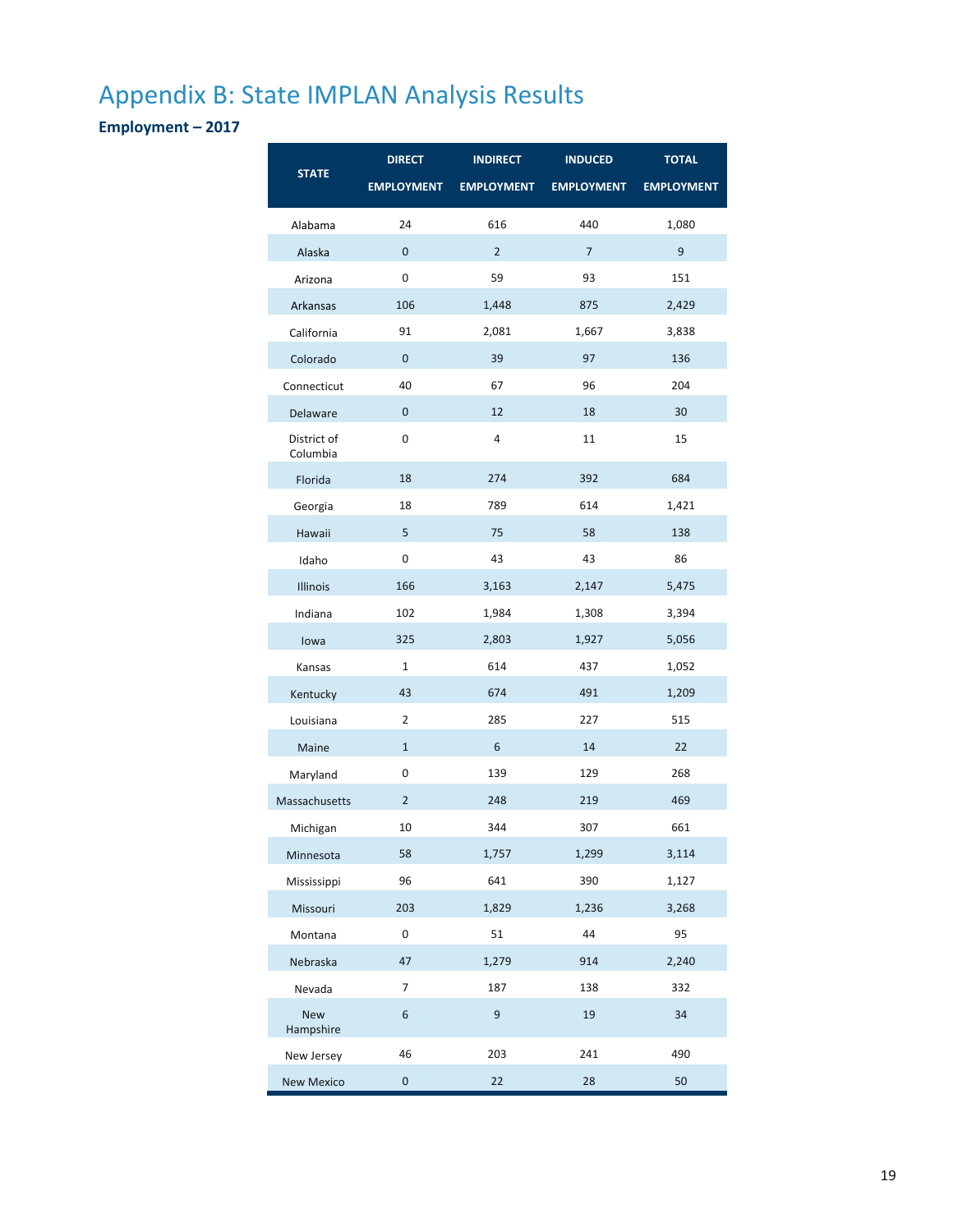| <b>STATE</b>         | <b>DIRECT</b>     | <b>INDIRECT</b>   | <b>INDUCED</b>    | <b>TOTAL</b>      |
|----------------------|-------------------|-------------------|-------------------|-------------------|
|                      | <b>EMPLOYMENT</b> | <b>EMPLOYMENT</b> | <b>EMPLOYMENT</b> | <b>EMPLOYMENT</b> |
| New York             | $\Omega$          | 200               | 288               | 487               |
| North Carolina       | 15                | 441               | 386               | 842               |
| North Dakota         | 78                | 419               | 292               | 789               |
| Ohio                 | 55                | 2,675             | 1,709             | 4,439             |
| Oklahoma             | 28                | 1,063             | 641               | 1,732             |
| Oregon               | 16                | 128               | 122               | 267               |
| Pennsylvania         | 85                | 580               | 501               | 1,166             |
| Rhode Island         | $\overline{4}$    | 426               | 256               | 685               |
| South Carolina       | 32                | 245               | 201               | 478               |
| South Dakota         | $\Omega$          | 269               | 194               | 463               |
| Tennessee            | 39                | 1,107             | 766               | 1,912             |
| <b>Texas</b>         | 379               | 3,271             | 2,435             | 6,085             |
| Utah                 | 25                | 69                | 78                | 172               |
| Vermont              | $\mathbf{0}$      | 45                | 29                | 74                |
| Virginia             | 14                | 151               | 184               | 349               |
| Washington           | 101               | 1,035             | 744               | 1,880             |
| West Virginia        | $\mathbf 0$       | 69                | 52                | 121               |
| Wisconsin            | 23                | 398               | 330               | 751               |
| Wyoming              | $\mathbf 0$       | 26                | 20                | 46                |
| <b>United States</b> | 2,311             | 34,364            | 25,155            | 61,830            |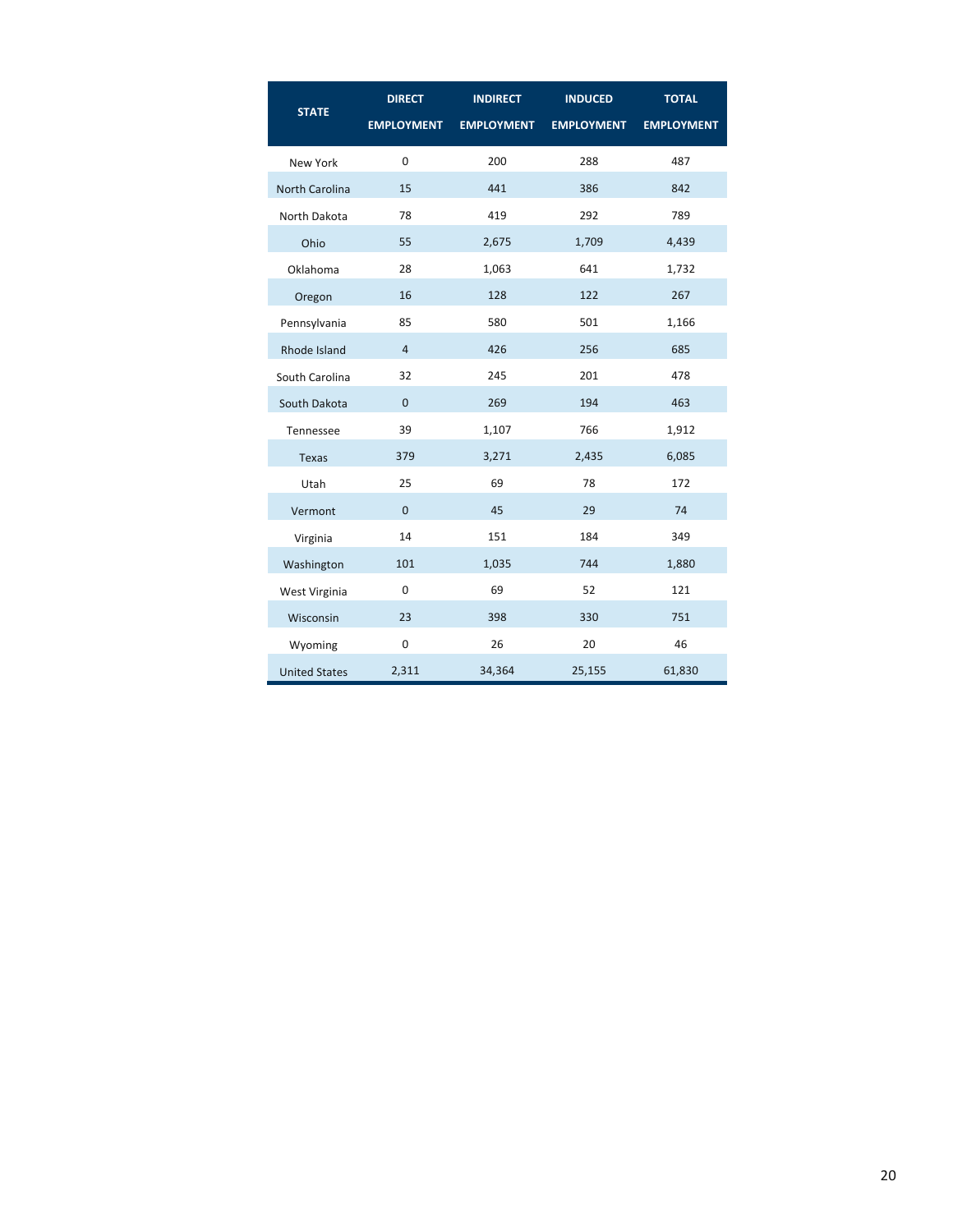### **GDP – 2017**

|                      | <b>DIRECT</b>                                     | <b>INDIRECT</b>                                   | <b>INDUCED</b>                                    | <b>TOTAL</b>                                      |
|----------------------|---------------------------------------------------|---------------------------------------------------|---------------------------------------------------|---------------------------------------------------|
| <b>STATE</b>         | <b>GROSS</b><br><b>DOMESTIC</b><br><b>PRODUCT</b> | <b>GROSS</b><br><b>DOMESTIC</b><br><b>PRODUCT</b> | <b>GROSS</b><br><b>DOMESTIC</b><br><b>PRODUCT</b> | <b>GROSS</b><br><b>DOMESTIC</b><br><b>PRODUCT</b> |
| Alabama              | \$3.5                                             | \$67.3                                            | \$39.5                                            | \$110.3                                           |
| Alaska               | \$0.0\$                                           | \$0.9                                             | \$0.7                                             | \$1.7                                             |
| Arizona              | \$0.0\$                                           | \$6.9                                             | \$8.9                                             | \$15.7                                            |
| Arkansas             | \$15.4                                            | \$152.8                                           | \$74.5                                            | \$242.7                                           |
| California           | \$13.2                                            | \$238.7                                           | \$162.2                                           | \$414.1                                           |
| Colorado             | \$0.0\$                                           | \$6.7                                             | \$9.1                                             | \$15.8                                            |
| Connecticut          | \$5.9                                             | \$8.4                                             | \$9.6                                             | \$23.9                                            |
| Delaware             | \$0.0\$                                           | \$2.1                                             | \$1.8                                             | \$3.9                                             |
| District of Columbia | \$0.0\$                                           | \$0.7                                             | \$1.2                                             | \$1.8                                             |
| Florida              | \$2.6                                             | \$29.9                                            | \$36.3                                            | \$68.7                                            |
| Georgia              | \$2.7                                             | \$86.5                                            | \$56.5                                            | \$145.7                                           |
| Hawaii               | \$0.7                                             | \$7.5                                             | \$5.4\$                                           | \$13.7                                            |
| Idaho                | \$0.0\$                                           | \$4.6                                             | \$3.8                                             | \$8.4                                             |
| Illinois             | \$24.1                                            | \$365.9                                           | \$198.9                                           | \$588.9                                           |
| Indiana              | \$14.8                                            | \$216.7                                           | \$115.4                                           | \$346.9                                           |
| lowa                 | \$47.3                                            | \$312.7                                           | \$165.2                                           | \$525.2                                           |
| Kansas               | \$0.2\$                                           | \$71.4                                            | \$39.8                                            | \$111.3                                           |
| Kentucky             | \$6.3                                             | \$68.9                                            | \$44.4                                            | \$119.6                                           |
| Louisiana            | \$0.3\$                                           | \$36.3                                            | \$19.8                                            | \$56.5                                            |
| Maine                | \$0.2\$                                           | \$0.7                                             | \$1.3                                             | \$2.2\$                                           |
| Maryland             | \$0.0\$                                           | \$15.8                                            | \$12.5                                            | \$28.3                                            |
| Massachusetts        | \$0.3\$                                           | \$29.8                                            | \$21.5                                            | \$51.6                                            |
| Michigan             | \$1.4                                             | \$38.8                                            | \$28.3                                            | \$68.5                                            |
| Minnesota            | \$8.4                                             | \$199.3                                           | \$118.0                                           | \$325.6                                           |
| Mississippi          | \$14.0                                            | \$61.0                                            | \$32.1                                            | \$107.0                                           |
| Missouri             | \$29.5                                            | \$192.2                                           | \$107.9                                           | \$329.7                                           |
| Montana              | \$0.0\$                                           | \$5.7                                             | \$3.9                                             | \$9.6                                             |
| Nebraska             | \$6.8\$                                           | \$153.5                                           | \$81.0                                            | \$241.3                                           |
| Nevada               | \$1.1                                             | \$21.1                                            | \$12.9                                            | \$35.1                                            |
| New Hampshire        | \$0.9                                             | \$1.0                                             | \$1.8                                             | \$3.6                                             |
| New Jersey           | \$6.7                                             | \$28.6                                            | \$23.6                                            | \$58.9                                            |
| <b>New Mexico</b>    | \$0.0\$                                           | \$3.4                                             | \$2.5                                             | \$5.9                                             |
| New York             | \$0.0\$                                           | \$26.4                                            | \$30.0                                            | \$56.4                                            |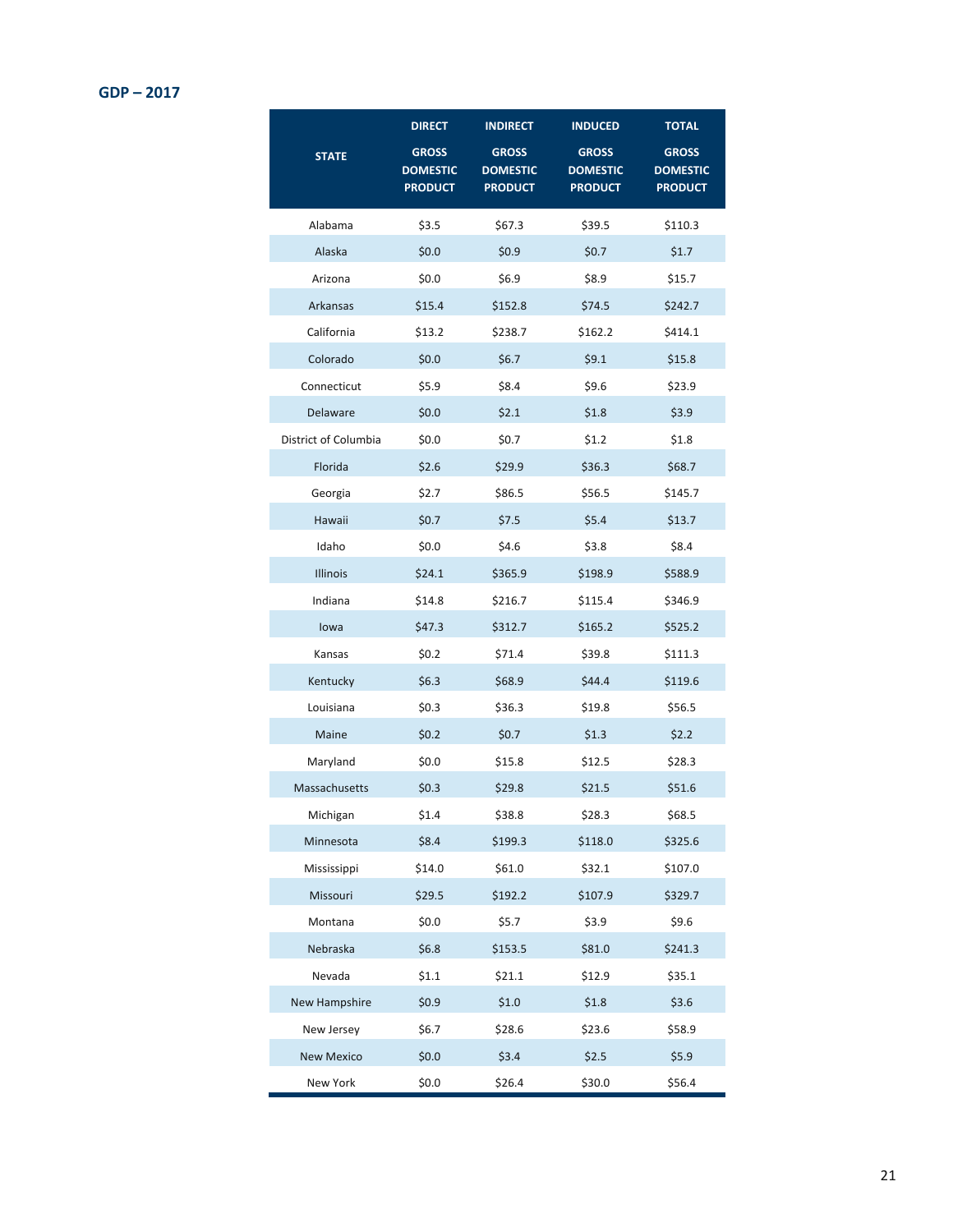|                       | <b>DIRECT</b>                                     | <b>INDIRECT</b>                                   | <b>INDUCED</b>                                    | <b>TOTAL</b>                                      |
|-----------------------|---------------------------------------------------|---------------------------------------------------|---------------------------------------------------|---------------------------------------------------|
| <b>STATE</b>          | <b>GROSS</b><br><b>DOMESTIC</b><br><b>PRODUCT</b> | <b>GROSS</b><br><b>DOMESTIC</b><br><b>PRODUCT</b> | <b>GROSS</b><br><b>DOMESTIC</b><br><b>PRODUCT</b> | <b>GROSS</b><br><b>DOMESTIC</b><br><b>PRODUCT</b> |
| <b>North Carolina</b> | \$2.2                                             | \$48.7                                            | \$35.7                                            | \$86.6                                            |
| North Dakota          | \$11.4                                            | \$48.5                                            | \$25.5                                            | \$85.4                                            |
| Ohio                  | \$8.0                                             | \$289.3                                           | \$153.5                                           | \$450.8                                           |
| Oklahoma              | \$4.0                                             | \$119.8                                           | \$55.6                                            | \$179.4                                           |
| Oregon                | \$2.4                                             | \$14.9                                            | \$11.0                                            | \$28.3                                            |
| Pennsylvania          | \$12.3                                            | \$67.8                                            | \$46.0                                            | \$126.1                                           |
| Rhode Island          | \$0.5                                             | \$47.6                                            | \$23.2                                            | \$71.3                                            |
| South Carolina        | \$4.7                                             | \$25.1                                            | \$18.0                                            | \$47.7                                            |
| South Dakota          | \$0.0\$                                           | \$31.9                                            | \$17.5                                            | \$49.3                                            |
| Tennessee             | \$5.6                                             | \$120.1                                           | \$69.8                                            | \$195.5                                           |
| <b>Texas</b>          | \$55.1                                            | \$400.1                                           | \$219.4                                           | \$674.6                                           |
| Utah                  | \$3.6                                             | \$7.0                                             | \$6.8                                             | \$17.4                                            |
| Vermont               | \$0.0\$                                           | \$4.5                                             | \$2.6                                             | \$7.1                                             |
| Virginia              | \$2.0                                             | \$17.6                                            | \$17.8                                            | \$37.3                                            |
| Washington            | \$14.7                                            | \$117.9                                           | \$70.4                                            | \$203.0                                           |
| West Virginia         | \$0.0\$                                           | \$7.8                                             | \$4.7                                             | \$12.6                                            |
| Wisconsin             | \$3.3                                             | \$46.0                                            | \$30.0                                            | \$79.4                                            |
| Wyoming               | \$0.0\$                                           | \$4.0                                             | \$1.8                                             | \$5.8                                             |
| <b>United States</b>  | \$335.9                                           | \$3,880.8                                         | \$2,279.5                                         | \$6,496.2                                         |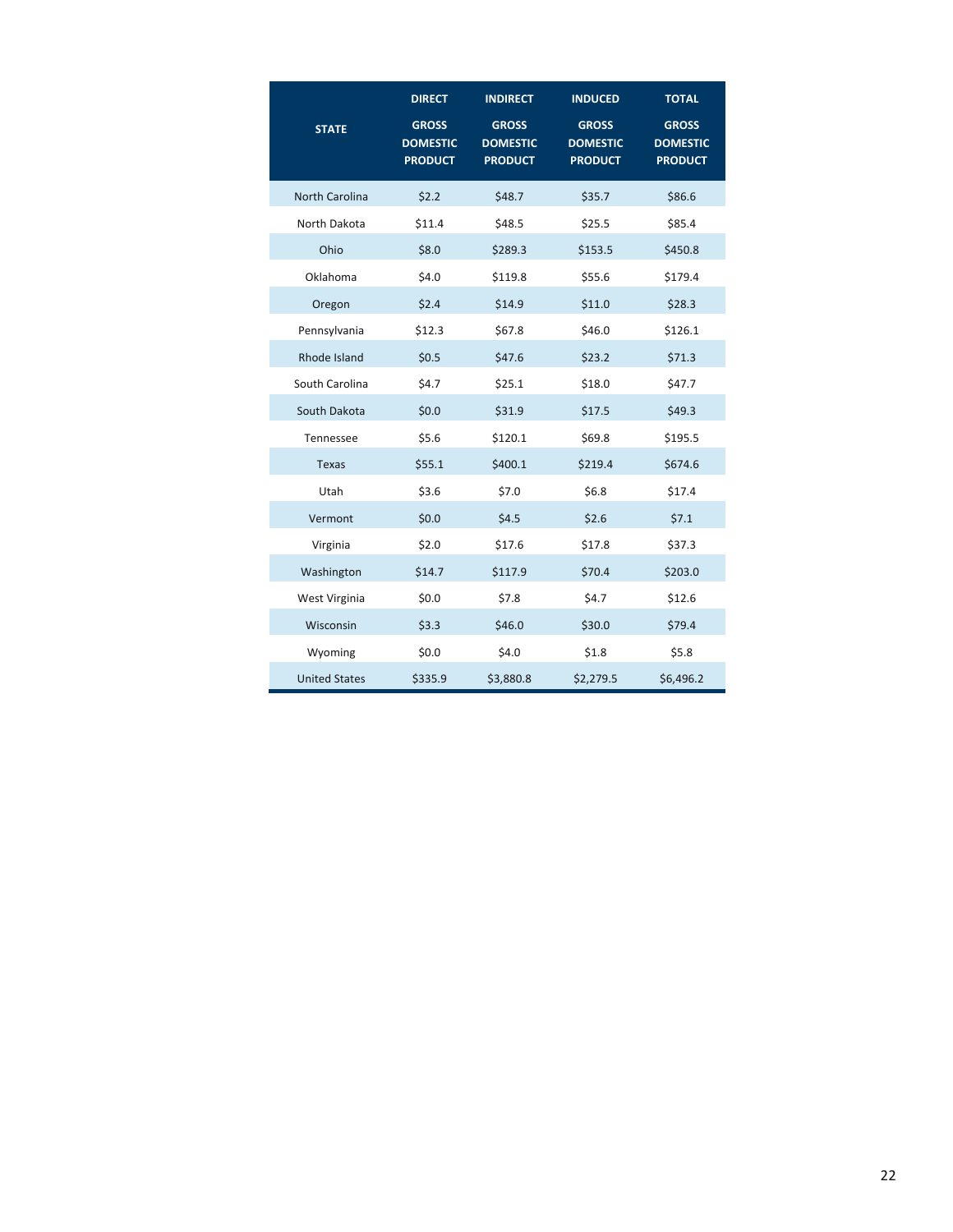### **Labor Income – 2017**

|                      | <b>DIRECT</b> | <b>INDIRECT</b> | <b>INDUCED</b> | <b>TOTAL</b>  |
|----------------------|---------------|-----------------|----------------|---------------|
| <b>STATE</b>         | <b>LABOR</b>  | <b>LABOR</b>    | <b>LABOR</b>   | <b>LABOR</b>  |
|                      | <b>INCOME</b> | <b>INCOME</b>   | <b>INCOME</b>  | <b>INCOME</b> |
| Alabama              | \$1.4         | \$41.9          | \$22.1         | \$65.4        |
| Alaska               | \$0.0\$       | \$0.3\$         | \$0.4\$        | \$0.7         |
| Arizona              | \$0.0\$       | \$4.2           | \$4.9          | \$9.1         |
| Arkansas             | \$6.1         | \$94.4          | \$40.8         | \$141.3       |
| California           | \$5.2         | \$150.0         | \$90.7         | \$245.9       |
| Colorado             | \$0.0\$       | \$5.5           | \$5.1          | \$10.6        |
| Connecticut          | \$2.3\$       | \$6.5           | \$5.5          | \$14.3        |
| Delaware             | \$0.0         | \$1.2           | \$1.0          | \$2.1         |
| District of Columbia | \$0.0\$       | \$0.5           | \$0.7          | \$1.2         |
| Florida              | \$1.0         | \$18.6          | \$20.0         | \$39.6        |
| Georgia              | \$1.1         | \$54.1          | \$31.5         | \$86.6        |
| Hawaii               | \$0.3\$       | \$4.8\$         | \$3.0          | \$8.1         |
| Idaho                | \$0.0\$       | \$3.0           | \$2.1          | \$5.1         |
| <b>Illinois</b>      | \$9.5         | \$217.9         | \$111.4        | \$338.8       |
| Indiana              | \$5.8\$       | \$134.2         | \$65.0         | \$205.1       |
| lowa                 | \$18.7        | \$201.9         | \$90.9         | \$311.6       |
| Kansas               | \$0.1         | \$43.9          | \$22.2         | \$66.2        |
| Kentucky             | \$2.5         | \$43.5          | \$25.0         | \$70.9        |
| Louisiana            | \$0.1         | \$21.9          | \$11.1         | \$33.1        |
| Maine                | \$0.1         | \$0.5           | \$0.7          | \$1.3         |
| Maryland             | \$0.0\$       | \$9.6           | \$7.0          | \$16.5        |
| Massachusetts        | \$0.1         | \$19.4          | \$12.4         | \$32.0        |
| Michigan             | \$0.6         | \$24.2          | \$15.8         | \$40.6        |
| Minnesota            | \$3.3         | \$127.0         | \$67.3         | \$197.6       |
| Mississippi          | \$5.5         | \$38.0          | \$17.3         | \$60.8        |
| Missouri             | \$11.7        | \$119.8         | \$60.0         | \$191.5       |
| Montana              | \$0.0\$       | \$3.4           | \$2.2\$        | \$5.6         |
| Nebraska             | \$2.7         | \$95.1          | \$45.2         | \$143.0       |
| Nevada               | \$0.4\$       | \$12.7          | \$7.0          | \$20.1        |
| New Hampshire        | \$0.3\$       | \$0.7           | \$1.0          | \$2.1         |
| New Jersey           | \$2.6         | \$18.0          | \$13.4         | \$34.0        |
| <b>New Mexico</b>    | \$0.0\$       | \$1.8           | \$1.4          | \$3.2         |
| New York             | \$0.0\$       | \$16.1          | \$16.7         | \$32.8        |
| North Carolina       | \$0.9         | \$30.2          | \$19.9         | \$51.0        |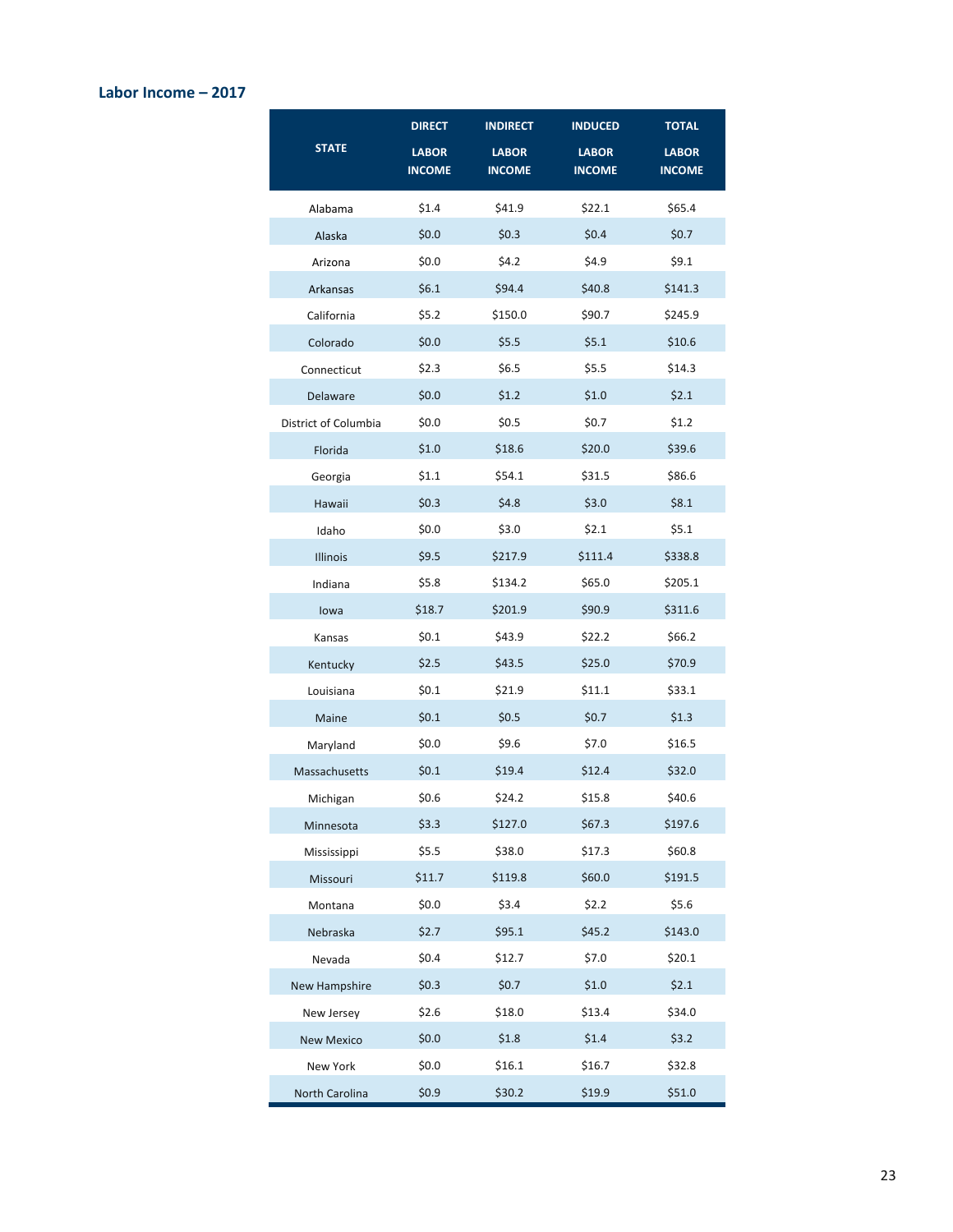|                      | <b>DIRECT</b>                 | <b>INDIRECT</b>               | <b>INDUCED</b>                | <b>TOTAL</b>                  |
|----------------------|-------------------------------|-------------------------------|-------------------------------|-------------------------------|
| <b>STATE</b>         | <b>LABOR</b><br><b>INCOME</b> | <b>LABOR</b><br><b>INCOME</b> | <b>LABOR</b><br><b>INCOME</b> | <b>LABOR</b><br><b>INCOME</b> |
| North Dakota         | \$4.5                         | \$29.2                        | \$14.3                        | \$48.0                        |
| Ohio                 | \$3.2                         | \$172.7                       | \$85.1                        | \$261.0                       |
| Oklahoma             | \$1.6                         | \$72.0                        | \$31.2                        | \$104.8                       |
| Oregon               | \$0.9                         | \$9.1                         | \$6.2                         | \$16.2                        |
| Pennsylvania         | \$4.9                         | \$43.9                        | \$26.0                        | \$74.7                        |
| Rhode Island         | \$0.2\$                       | \$29.3                        | \$13.0                        | \$42.5                        |
| South Carolina       | \$1.9                         | \$15.6                        | \$9.9                         | \$27.4                        |
| South Dakota         | \$0.0\$                       | \$20.3\$                      | \$9.8                         | \$30.1                        |
| Tennessee            | \$2.2                         | \$73.4                        | \$39.9                        | \$115.5                       |
| <b>Texas</b>         | \$21.8                        | \$242.5                       | \$123.2                       | \$387.5                       |
| Utah                 | \$1.4                         | \$4.4                         | \$3.7                         | \$9.5                         |
| Vermont              | \$0.0\$                       | \$2.7                         | \$1.5                         | \$4.2\$                       |
| Virginia             | \$0.8\$                       | \$10.6                        | \$9.8                         | \$21.1                        |
| Washington           | \$5.8                         | \$73.3                        | \$39.0                        | \$118.1                       |
| West Virginia        | \$0.0\$                       | \$4.4                         | \$2.6                         | \$7.1                         |
| Wisconsin            | \$1.3                         | \$28.1                        | \$16.8                        | \$46.2                        |
| Wyoming              | \$0.0\$                       | \$2.2                         | \$0.9                         | \$3.2                         |
| <b>United States</b> | \$132.9                       | \$2,398.7                     | \$1,273.4                     | \$3,805.0                     |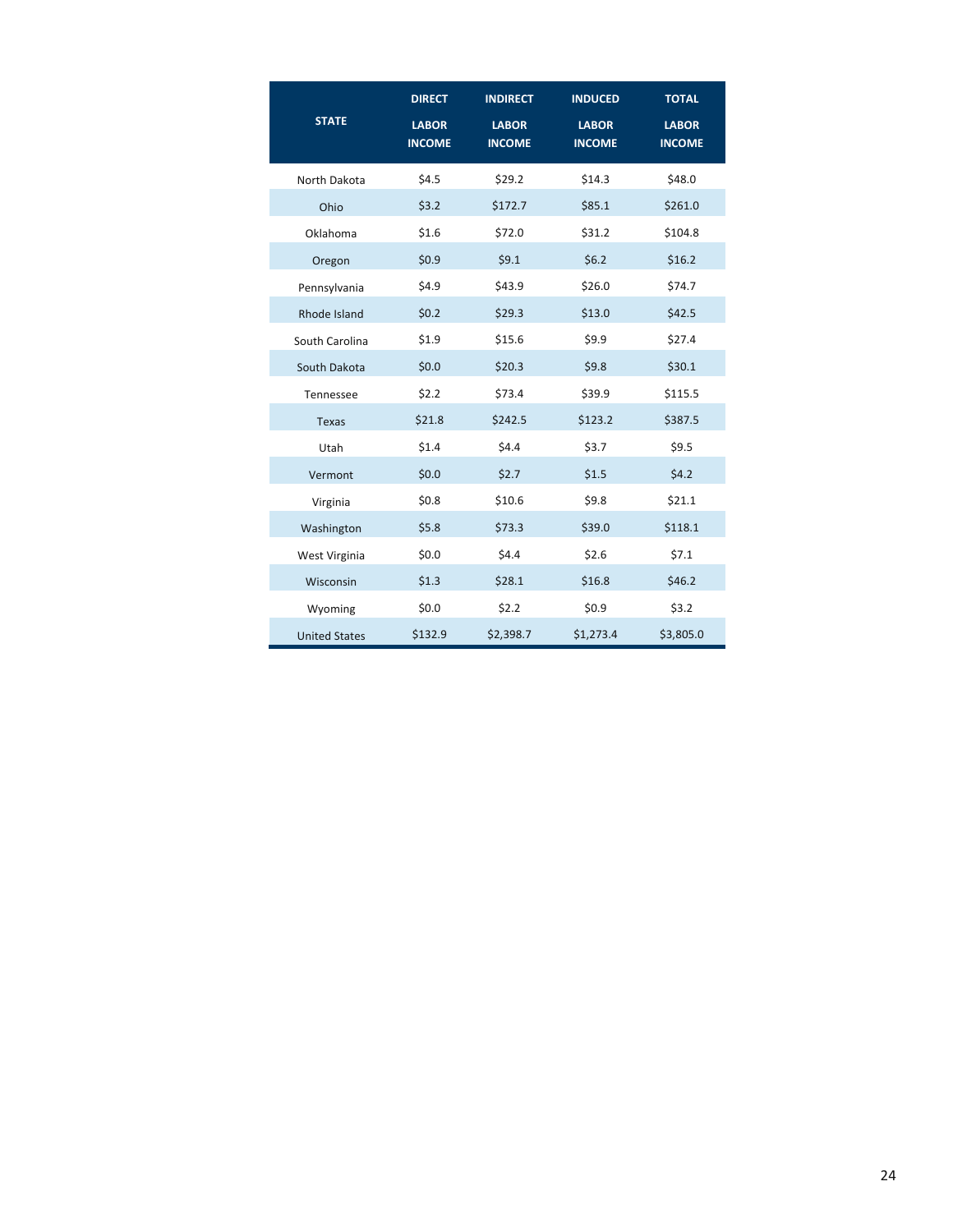## **Economic Output – 2017**

| <b>STATE</b>         | <b>DIRECT</b><br><b>ECONOMIC</b><br><b>OUTPUT</b> | <b>INDIRECT</b><br><b>ECONOMIC</b><br><b>OUTPUT</b> | <b>INDUCED</b><br><b>ECONOMIC</b><br><b>OUTPUT</b> | <b>TOTAL</b><br><b>ECONOMIC</b><br><b>OUTPUT</b> |
|----------------------|---------------------------------------------------|-----------------------------------------------------|----------------------------------------------------|--------------------------------------------------|
| Alabama              | \$52.8                                            | \$211.0                                             | \$71.5                                             | \$335.3                                          |
| Alaska               | \$0.6\$                                           | \$1.1                                               | \$1.3                                              | \$3.0                                            |
| Arizona              | \$0.0\$                                           | \$20.4                                              | \$16.0                                             | \$36.5                                           |
| Arkansas             | \$233.5                                           | \$545.3                                             | \$134.2                                            | \$913.0                                          |
| California           | \$200.0                                           | \$740.2                                             | \$284.8                                            | \$1,225.0                                        |
| Colorado             | \$0.0\$                                           | \$12.7                                              | \$16.3                                             | \$29.0                                           |
| Connecticut          | \$89.4                                            | \$21.2                                              | \$16.0                                             | \$126.5                                          |
| Delaware             | \$0.0\$                                           | \$6.6\$                                             | \$3.1                                              | \$9.7                                            |
| District of Columbia | \$0.0                                             | \$1.5                                               | \$2.0                                              | \$3.6                                            |
| Florida              | \$39.0                                            | \$87.1                                              | \$65.2                                             | \$191.3                                          |
| Georgia              | \$40.6                                            | \$266.9                                             | \$101.4                                            | \$409.0                                          |
| Hawaii               | \$11.2                                            | \$25.3                                              | \$9.7                                              | \$46.2                                           |
| Idaho                | \$0.0\$                                           | \$15.3                                              | \$7.0                                              | \$22.2                                           |
| Illinois             | \$366.2                                           | \$1,168.0                                           | \$349.7                                            | \$1,883.9                                        |
| Indiana              | \$224.4                                           | \$716.7                                             | \$206.7                                            | \$1,147.8                                        |
| lowa                 | \$718.9                                           | \$1,017.8                                           | \$296.2                                            | \$2,032.9                                        |
| Kansas               | \$2.4                                             | \$215.4                                             | \$71.8                                             | \$289.6                                          |
| Kentucky             | \$95.7                                            | \$211.2                                             | \$80.7                                             | \$387.5                                          |
| Louisiana            | \$4.5                                             | \$116.3                                             | \$35.8                                             | \$156.5                                          |
| Maine                | \$3.0                                             | \$1.6                                               | \$2.4                                              | \$7.1                                            |
| Maryland             | \$0.0                                             | \$56.2                                              | \$21.9                                             | \$78.1                                           |
| Massachusetts        | \$4.5                                             | \$112.2                                             | \$37.3                                             | \$153.9                                          |
| Michigan             | \$21.5                                            | \$112.3                                             | \$51.0                                             | \$184.7                                          |
| Minnesota            | \$127.9                                           | \$564.7                                             | \$212.1                                            | \$904.7                                          |
| Mississippi          | \$212.2                                           | \$210.9                                             | \$58.5                                             | \$481.7                                          |
| Missouri             | \$448.8                                           | \$612.4                                             | \$192.7                                            | \$1,253.9                                        |
| Montana              | \$0.0\$                                           | \$20.9                                              | \$7.1                                              | \$28.0                                           |
| Nebraska             | \$103.6                                           | \$446.1                                             | \$145.5                                            | \$695.3                                          |
| Nevada               | \$16.2                                            | \$76.8                                              | \$22.9                                             | \$116.0                                          |
| New Hampshire        | \$13.2                                            | \$2.2                                               | \$3.1                                              | \$18.5                                           |
| New Jersey           | \$101.5                                           | \$83.5                                              | \$40.7                                             | \$225.8                                          |
| <b>New Mexico</b>    | \$0.0\$                                           | \$5.7                                               | \$4.6\$                                            | \$10.3\$                                         |
| New York             | \$0.0\$                                           | \$91.7                                              | \$51.3                                             | \$142.9                                          |